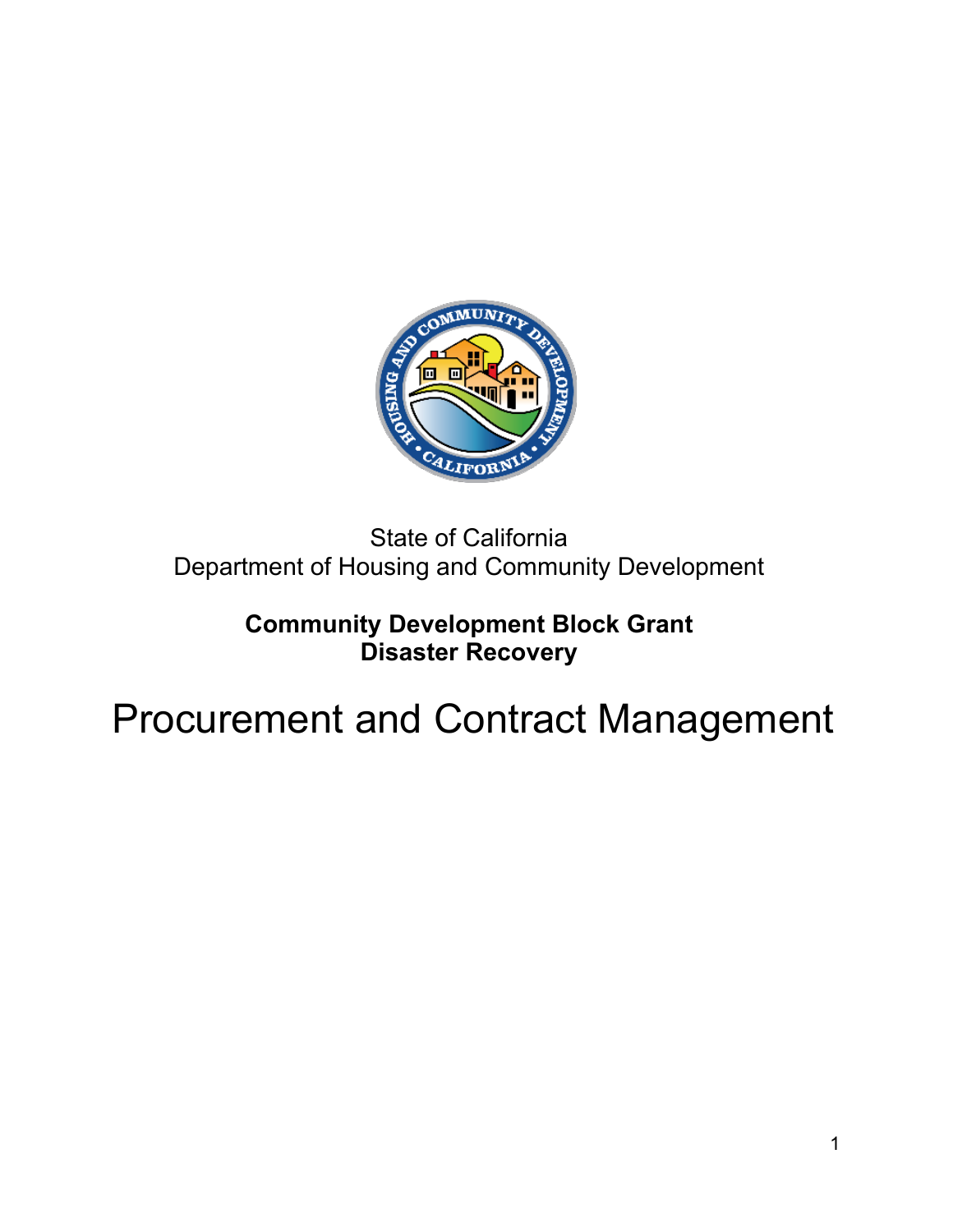### Table of Contents

| A. Personnel                                                                                                   | 4              |
|----------------------------------------------------------------------------------------------------------------|----------------|
| <b>B. Code of Conduct</b>                                                                                      | 5              |
| Solicitation or Acceptance of Gifts                                                                            | 5              |
| Organizational Conflicts of Interest                                                                           | 5              |
| C. Pre-Solicitation                                                                                            | $\overline{7}$ |
| Contracting with small and minority businesses, women's business enterprises, and<br>labor surplus area firms. | 7              |
| <b>Pre-Qualified Lists</b>                                                                                     | 7              |
| E. Solicitation Requirements                                                                                   | $\overline{7}$ |
| <b>Full and Open Competition</b>                                                                               | $\overline{7}$ |
| E. Ineligible contractors                                                                                      | 8              |
| Examples of restrictive situations                                                                             | 8              |
| F. Geographic Preferences                                                                                      | 8              |
| G. Clear and Accurate Descriptions                                                                             | 9              |
| H. Most Economical Approach                                                                                    | 9              |
| Lease versus Purchase Alternatives                                                                             | 9              |
| <b>Cost Sharing</b>                                                                                            | 9              |
| I. Surplus property                                                                                            | 10             |
| J. Value Engineering                                                                                           | 10             |
| K. Contractor Requirements                                                                                     | 10             |
| L. Independent Cost Estimate and Cost or Price Analysis                                                        | 11             |
| M. Methods of Procurement                                                                                      | 11             |
| Micro-purchases                                                                                                | 11             |
| <b>Small Purchases</b>                                                                                         | 12             |
| <b>Sealed Bids</b>                                                                                             | 12             |
| <b>Competitive Proposals</b>                                                                                   | 13             |
| <b>Procurement by Noncompetitive Proposals</b>                                                                 | 13             |
| N. Pre-Award                                                                                                   | 14             |
| <b>Debarment Check</b>                                                                                         | 14             |
| <b>Contract Costs/Prices</b>                                                                                   | 15             |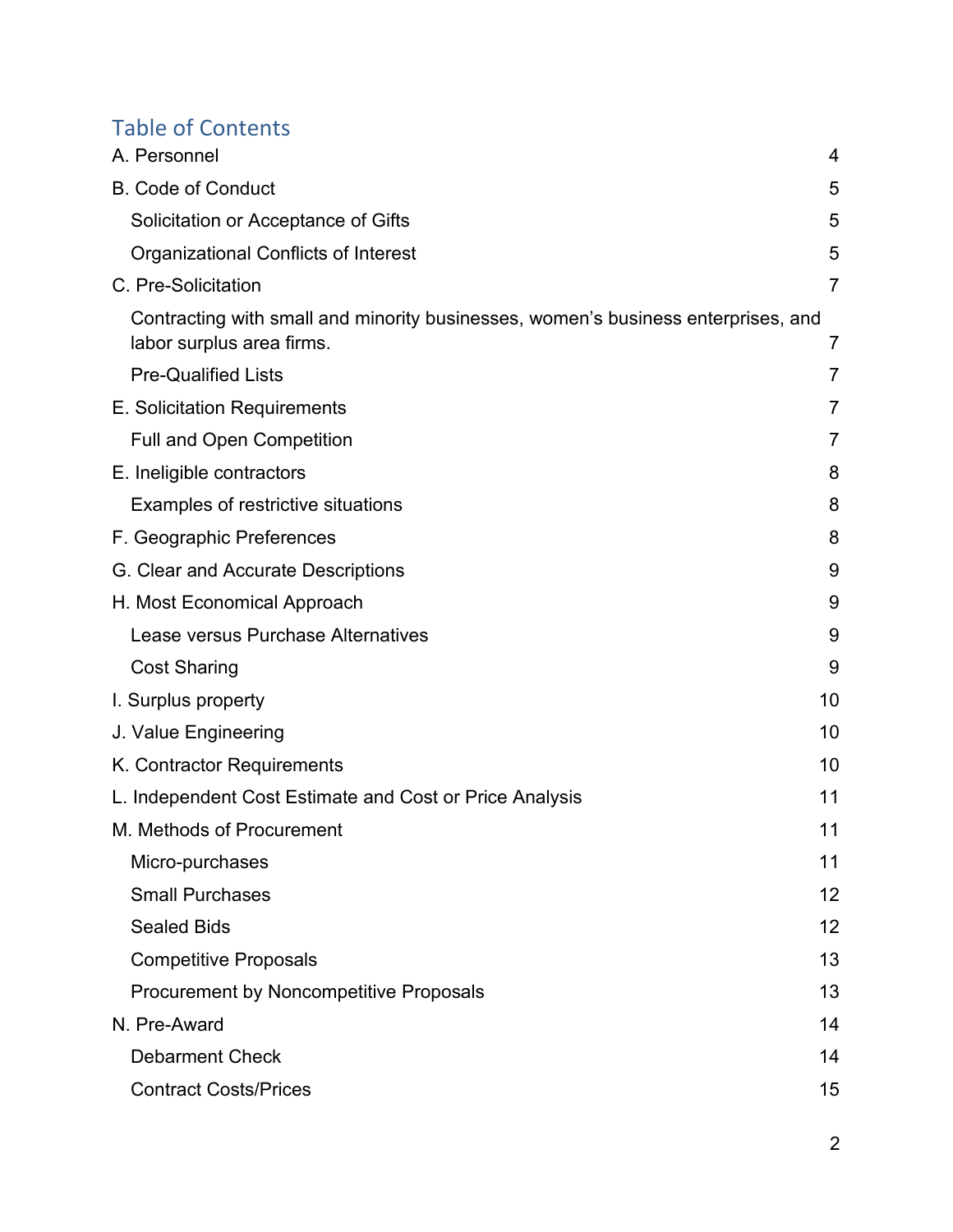| a. Negotiating Profits                                                                                                 | 15 |
|------------------------------------------------------------------------------------------------------------------------|----|
| b. Cost Reasonableness Determination                                                                                   | 15 |
| <b>Prohibited Contracts</b>                                                                                            | 15 |
| <b>Time and Materials Contracts</b><br>a.                                                                              | 15 |
| <b>Cost Plus Contracts</b><br>b.                                                                                       | 16 |
| <b>O.</b> Contract Provisions                                                                                          | 16 |
| <b>Special Conditions</b>                                                                                              | 16 |
| <b>Insurance Requirements</b>                                                                                          | 16 |
| <b>Bonding Requirements</b>                                                                                            | 16 |
| <b>Procedures for When Bids Exceed Cost Estimates</b>                                                                  | 17 |
| <b>Federal Funding Compliance Provisions</b>                                                                           | 17 |
| Equal Employment Opportunity.                                                                                          | 17 |
| Davis-Bacon Act, as amended (40 U.S.C. 3141-3148).                                                                     | 17 |
| Contract Work Hours and Safety Standards Act (40 U.S.C. 3701-3708).                                                    | 18 |
| Rights to Inventions Made Under a Contract or Agreement                                                                | 18 |
| Clean Air Act (42 U.S.C. 7401-7671q.) and the Federal Water Pollution Control Act<br>(33 U.S.C. 1251-1387), as amended | 19 |
| <b>Energy Policy and Conservation Act</b>                                                                              | 19 |
| Debarment and Suspension (Executive Orders 12549 and 12689)                                                            | 19 |
| Byrd Anti-Lobbying Amendment (31 U.S.C. 1352)                                                                          | 19 |
| Solid Waste Disposal Act                                                                                               | 20 |
| P. Contract Administration                                                                                             | 20 |
| Awarding Agency or Pass-Through entity review                                                                          | 20 |
| Q. Disputes                                                                                                            | 21 |
| <b>Rejecting Bids</b>                                                                                                  | 21 |
| R. Contract Award                                                                                                      | 21 |
| S. Contract Modifications                                                                                              | 21 |
| <b>Change Orders</b>                                                                                                   | 22 |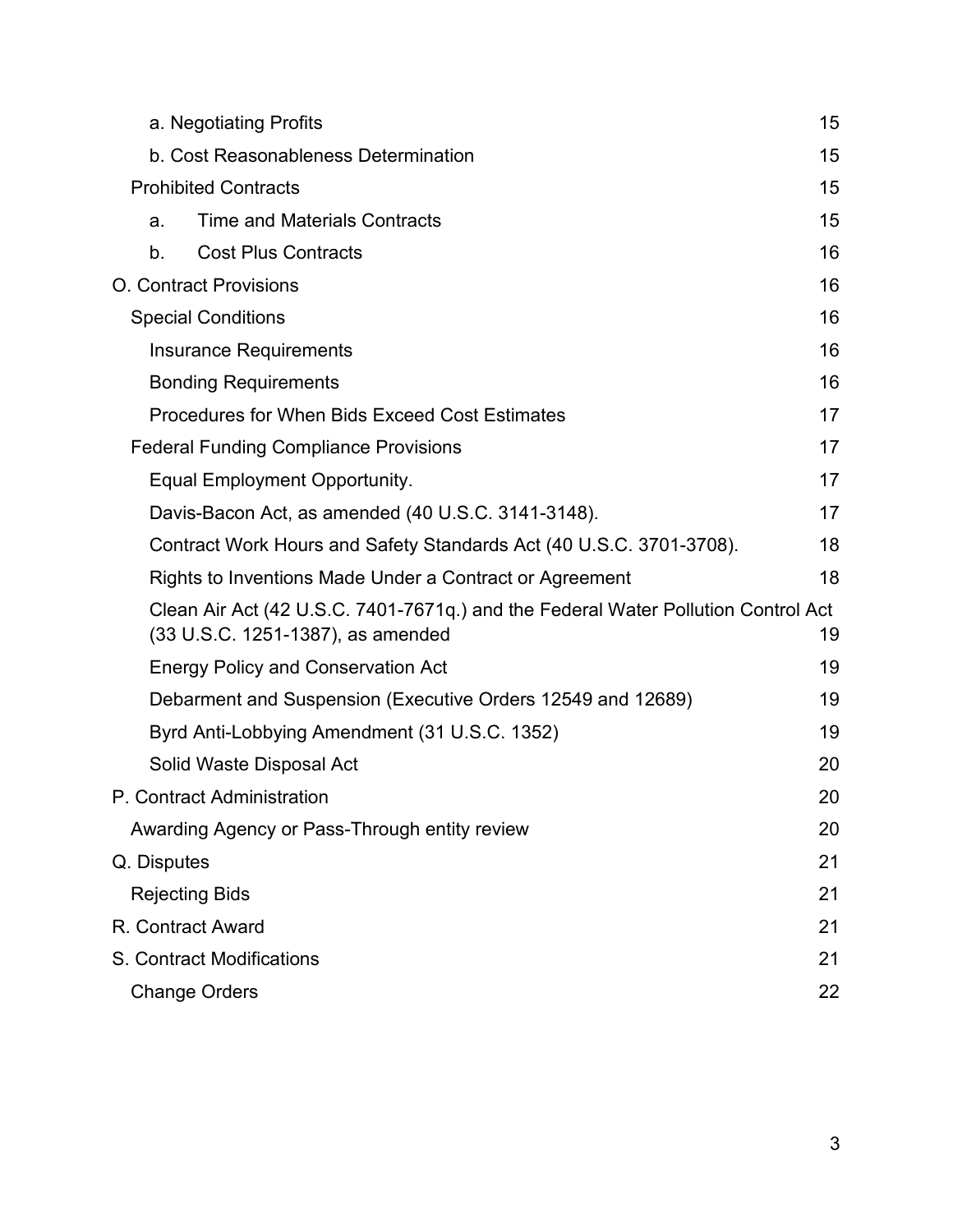# Procurement and Contract Management

This document establishes standards and guidelines for the procurement of supplies, equipment, construction, engineering, architectural, consulting, and other goods and services for CDBG-DR programs.

On January 6, 2016, HUD's regulations were conformed to the "Federal Awarding Agency Regulatory Implementation of Office of Management and Budget's Uniform Administrative Requirements for Federal Awards" (OMB Uniform Requirements). These OMB Uniform Requirements, found at 2 CFR 200, are the result of combining previously individual federal regulations and OMB circulars into a joint government-wide rule. Prior to the OMB Uniform Regulations, HUD's programs and requirements were covered in various locations; 24 CFR §85.36 (known as the "common rule"); A-87, A-110, and A-122 (2 CFR §220, §225, §215, and §230); circulars A-89, A-102, and A-133; and the guidance in circular A-50 on Single Audit Act follow-up, to name a few.

Procurement involving federal funding shall be conducted in accordance with applicable federal, state, and local laws and regulations. As such, HCD follows the State of California's procurement processes and standards, which it has certified are equivalent to the procurement standards at 2 CFR 200.317 through 200.326. While the federal standards act as the minimum procurement and contracting requirements for the state's CDBG non- entitlement program, if inconsistencies between federal, state and local procurement requirements arise, HCD will follow the strictest of the requirements.

In addition, HCD follows the policies and procedures identified in the SAM and applicable sections of the Public Contract Code (PCC). Subrecipients must adopt and follow the federal procurement standards at 2 CFR 200.318 through 200.326. HCD is responsible for ensuring CDBG funds are used in accordance with program requirements and the use of contractors does not relieve HCD of this responsibility.

### <span id="page-3-0"></span>A. Personnel

The Procurement Division, Department of General Services (DGS), is responsible for every purchase of non-IT supplies or equipment more than \$10,000 and for contracts for purchases for every state agency with such exception as stated in Public Contract Code Sections 10295, 10298, 10430, and 12100.5. Additionally, the DR Section has a dedicated Representative II (procurement/contract management) who oversees all CDBG-DR procurements.

The DGS assists agencies in making determinations relative to the appropriate method of acquisition of their equipment needs. DGS also provides effective means of acquiring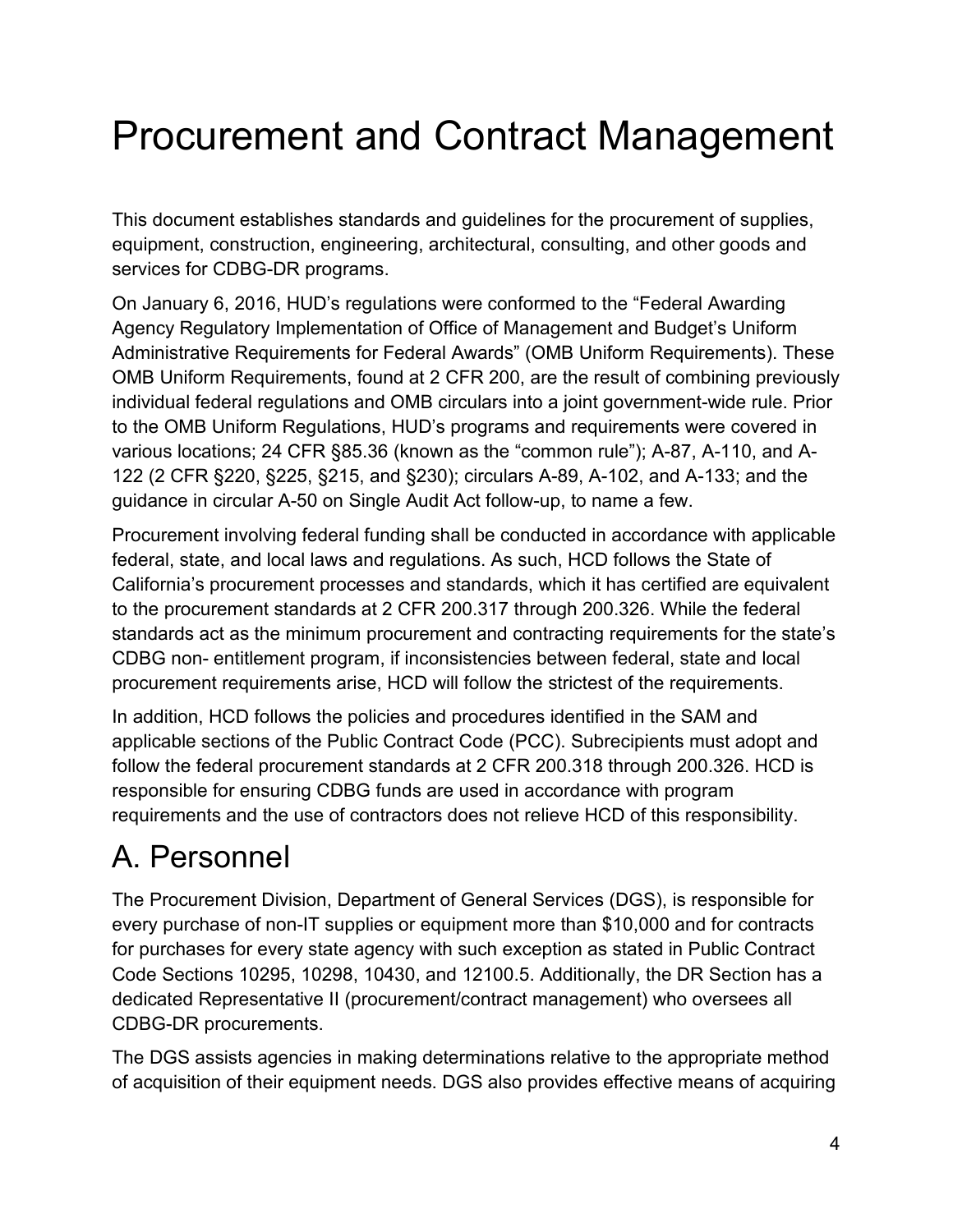equipment, whether the acquisition is to be made by purchase or through nonpurchasing techniques. (*See, State Administrative Manual §3500.)*

## <span id="page-4-0"></span>B. Code of Conduct

2 CFR 200.318(c)(1) requires HCD to maintain written standards of conduct covering conflicts of interest and governing the performance of its employees engaged in the selection, award, and administration of contracts. To meet these standards, HCD follows the requirements of Article 8: Conflict of Interest § 10410,10412 of the PCC, which state, "no officer or employee in the state civil service or other appointed state official shall engage in any employment, activity, or enterprise from which the officer or employee receives compensation or in which the officer or employee has a financial interest and which is sponsored or funded, by any state agency or department through or by a state contract unless the employment, activity, or enterprise is required as a condition of the officer's or employee's regular state employment. No officer or employee in the state civil service shall contract on his or her own individual behalf as an independent contractor with any state agency to provide services or goods."

#### <span id="page-4-1"></span>**Solicitation or Acceptance of Gifts**

2 CFR 200.318(c)(1) allows grant recipients to set "standards for situations in which the financial interest is not substantial or the gift is an unsolicited item of nominal value."

The State of California requires HCD and its subrecipients to uphold ethics and bar conflicts of interest in their procurement standards. This includes real and perceived conflicts of interest. The appearance of a conflict of interest includes any indirect or noncash gifts, such as donations to employee fund-raising drives, event tickets, meals, or giveaway gifts like a Thanksgiving turkey or iPad drawing given in an employeeaffiliated organization. These gifts could be considered potential conflicts of interest as they may create influence, real or perceived, over the decisions regarding awards of federal funds.

#### <span id="page-4-2"></span>**Organizational Conflicts of Interest**

Conflict of interest requirements are specified by HUD; however, they are also dictated by state and local law. Subrecipients must ensure compliance by reviewing their local government situations and determining if the decision-making process was followed appropriately to ensure HUD as well as California and local standards are followed.

California's conflict of interest standards of conduct applies to all procurement activities.

All non-procurement activities (acquisition and disposition of property, direct assistance to individuals, businesses) are subject to the HUD requirements described in 570.489(h).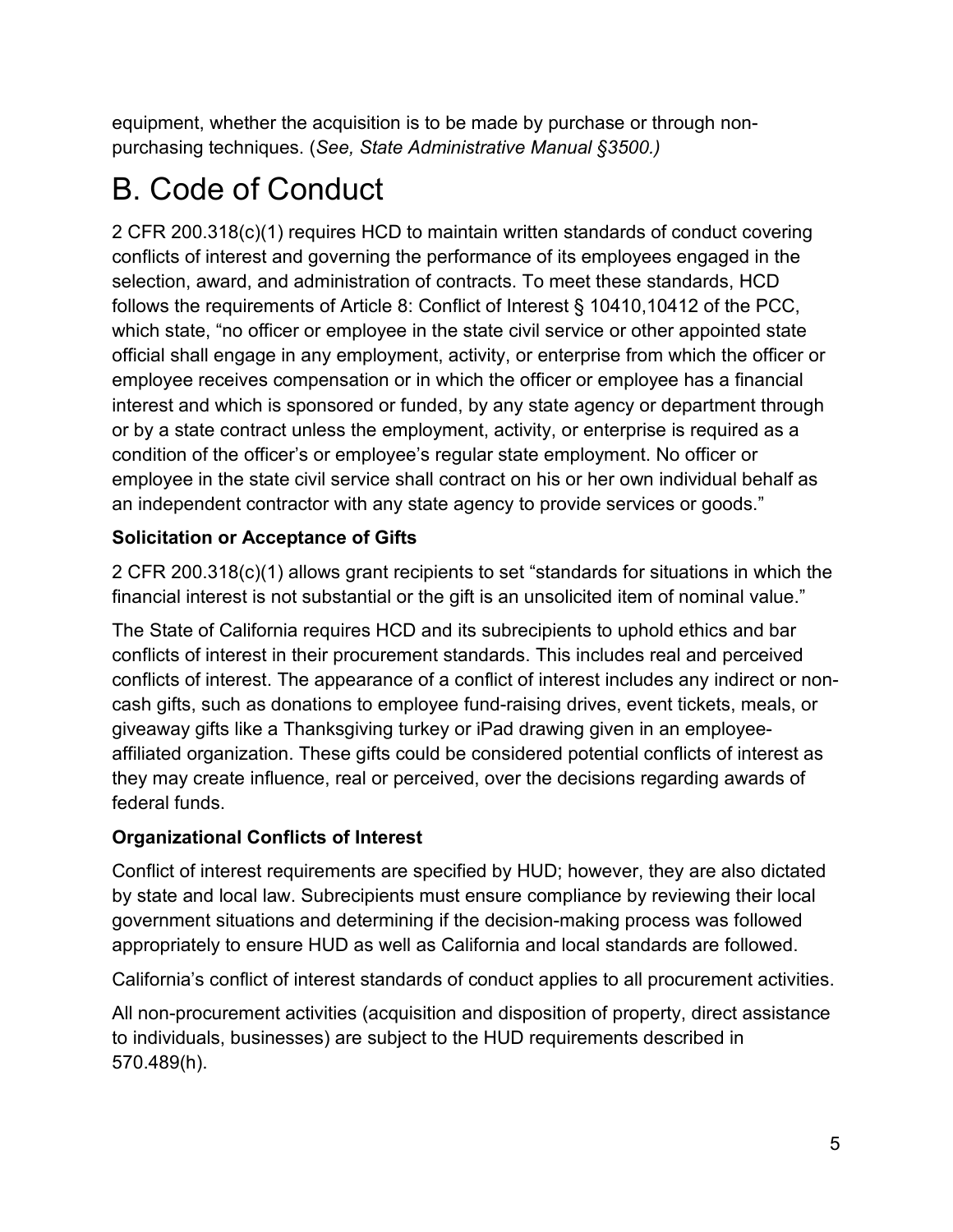The general rule is persons acting on behalf of state or local government in a state CDBG-DR decision making role or who are in a position to gain inside information (and their family members) cannot obtain a financial interest or benefit from State CDBG funded activities. This prohibition ends one year after the decision-making person has left their position.

HCD evaluates and decides the outcome of a CDBG-DR subrecipient employee, agent, consultant, officer, elected official, appointed official of the state, locality, any designated public agencies, subrecipients or other recipient on behalf of their employees or agents which are receiving CDBG-DR funds. The regulations contain a list of factors to be included in any requests, and which must be considered when evaluating them, including:

- Whether the exception would provide a significant cost-benefit or essential degree of expertise that would otherwise be missing
- Whether an opportunity was provided for open competitive bidding
- Whether the person affected is a member of a group or class of low- or moderateincome persons intended to be the beneficiaries, and the exception will allow the person to receive the same benefits as other members of the class
- Whether the person has withdrawn from the role of decision- maker
- Whether the interest or benefit was present before the affected person became an employee, agent, consultant, officer, or elected official or appointed official of the state, or locality, or of any designated public agencies, or subrecipients, which are receiving CDBG-DR funds
- Whether undue hardship will result to the state, UGLG or affected person when weighed against the public interest
- Any other relevant considerations
- Request for exception must include public disclosure & attorney opinion that exception does not violate state or local law

If a subrecipient has a parent, affiliate, or subsidiary organization, the subrecipient must also maintain written standards of conduct covering organizational conflicts of interest.

Organizational conflicts of interest refer to situations where, because of the relationships with a parent company, affiliate, or subsidiary organization, the subrecipient is unable or appears to be unable to be impartial in conducting a procurement action involving a related organization.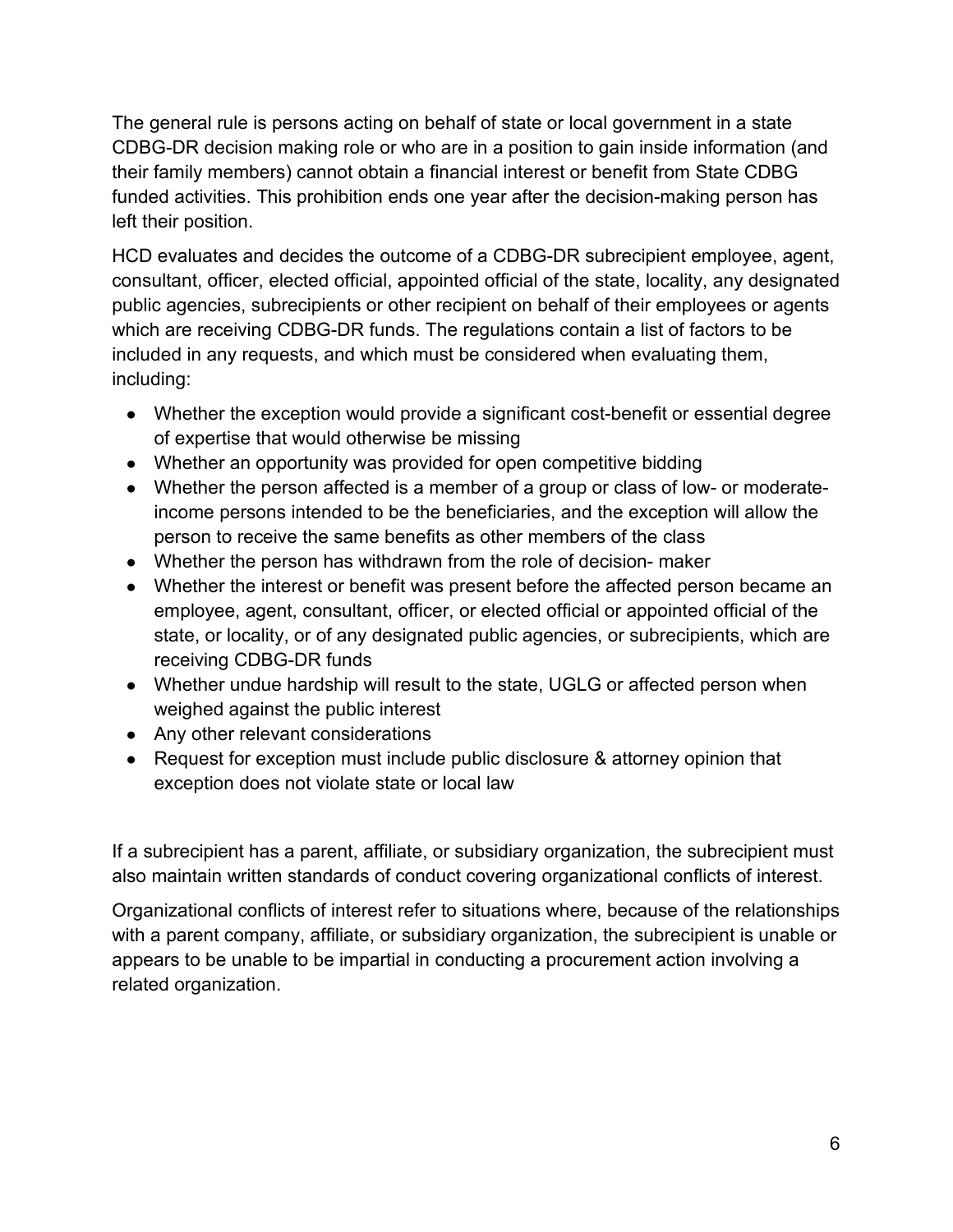### <span id="page-6-0"></span>C. Pre-Solicitation

HCD is required to engage with small and minority businesses, women-owned business enterprises, and with labor surplus area firms. In addition, HCD follows certain procedures when it develops and maintains lists of pre-qualified firms.

#### <span id="page-6-1"></span>**Contracting with small and minority businesses, women's business enterprises, and labor surplus area firms.**

Per 2 CFR 200.321, HCD "must take all necessary affirmative steps to assure that minority businesses, women's business enterprises, and labor surplus area firms are used when possible." To meet this important goal, HCD follows the procedures set forth in PCC Article 12: Minority Business Participation §10470-10474.

#### <span id="page-6-2"></span>**Pre-Qualified Lists**

Per 2 CFR 200.319(d), HCD "must ensure that all pre-qualified lists of persons, firms, or products which are used in acquiring goods and services are current and include enough qualified sources to ensure maximum open and free competition." Also, HCD "must not preclude bidders from qualifying during the solicitation period."

HCD does not currently anticipate the use of pre-qualified lists for procured work under the CDBG-DR grant. If that practice changes, this manual will be updated with procedures.

### <span id="page-6-3"></span>E. Solicitation Requirements

Per 2 CFR 200.319, HCD has written selection procedures for all procurement transactions prior to securing contract services. These procedures ensure that solicitations include:

- A clear and accurate description of the technical requirements for the material, product, or service to be procured
- All requirements which the offerors must fulfill
- All other factors used in evaluating bids or proposals

#### <span id="page-6-4"></span>**Full and Open Competition**

One of the primary purposes of a procurement process is to ensure full and open competition. Specifically, 2 CFR 200.319 requires that, "all procurement transactions must be conducted in a manner providing full and open competition." To fulfill this obligation, the State of California has committed to a program of active competition in the procurement of goods and services.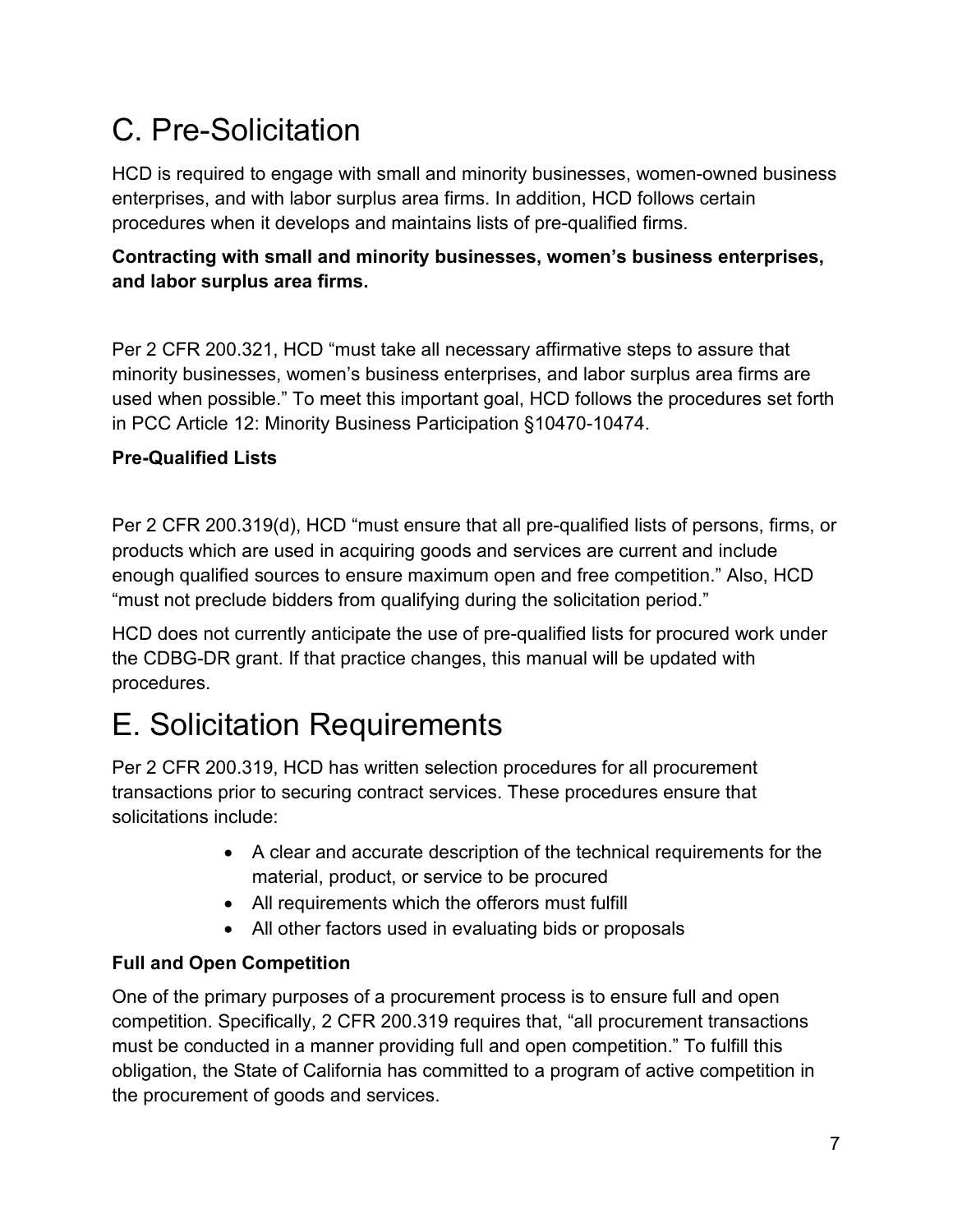Public Contract Code Section 10318 makes it illegal for any agency or employee to draft or cause to be drafted any specifications in such a manner as to limit the bidding directly or indirectly to any one specific concern, or any specific brand, product, thing, or service. It is the aim and desire of the Procurement Division, Department of General Services, to require that such competition be at all times by responsible suppliers and the materials bought through such competition be properly suited to the job intended both as to price and quality (SAM § 3503).

### <span id="page-7-0"></span>E. Ineligible contractors

In line with the requirements of 2 CFR 200.319(a), HCD is committed to ensuring that contractor performance is measured objectively and that unfair competitive advantages are eliminated from the procurement process. Therefore, contractors that develop or draft specifications, requirements, statements of work, and invitations for bids or requests for proposals are to be excluded from competing for such procurements.

#### <span id="page-7-1"></span>**Examples of restrictive situations**

For procurements to be truly open and fair, governments make sure not to exclude any qualified firms from the process. Accordingly, HCD takes action to eliminate the following situations as outlined in 2 CFR 200.319 (a), which are considered to restrict competition:

- Placing unreasonable requirements on firms for them to qualify to do business
- Requiring unnecessary experience and excessive bonding
- Noncompetitive pricing practices between firms or between affiliated companies
- Noncompetitive contracts to consultants that are on retainer contracts
- Organizational conflicts of interest
- Specifying only a "brand name" product instead of allowing "an equal" product to be offered and describing the performance of other relevant requirements of the procurement
- Any arbitrary action in the procurement process

### <span id="page-7-2"></span>F. Geographic Preferences

To make the process fair and open, all eligible firms are allowed to participate, regardless of where they typically do business. Allowing outside firms to compete gives HCD the best opportunity at finding the right company for the job. Therefore, HCD has committed to following 2 CFR 200.319 (b), which states that HCD, "must conduct procurements in a manner that prohibits the use of statutorily or administratively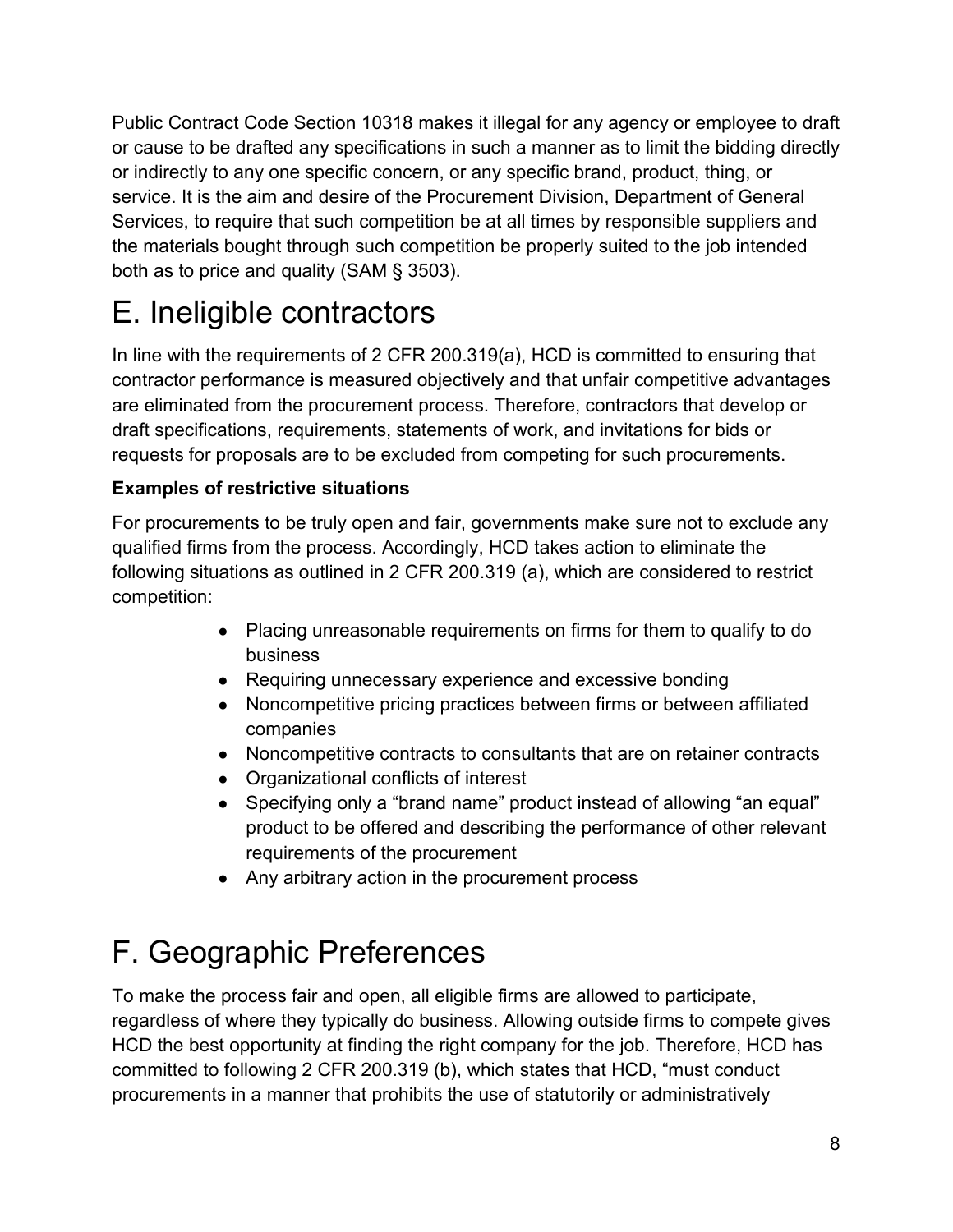imposed state or local geographical preferences in the evaluation of bids or proposals, except in those cases where applicable Federal statutes expressly mandate or encourage geographic preference. Nothing in this section preempts state licensing laws. When contracting for architectural and engineering (A/E) services, geographic location may be a selection criterion provided its application leaves an appropriate number of qualified firms, given the nature and size of the project, to compete for the contract."

### <span id="page-8-0"></span>G. Clear and Accurate Descriptions

For HCD to procure exactly the goods or services that it needs, it is important for its staff to draft the procurement language as carefully as possible. As required by 2 CFR 200.319(c)(1), HCD ensures that solicitations incorporate a clear and accurate description of the technical requirements for the material, product, or service to be procured.

Per 2 CFR 200.319(c)(1), these descriptions "may include a statement of the qualitative nature of the material, product or service to be procured and, when necessary, must set forth the minimum essential characteristics and standards to which it must conform if it is to satisfy its intended use. Detailed product specification should be avoided if at all possible."

While federal requirements allow purchasing agents to specify the use of "brand name products or equivalent" to define the performance or other salient requirements of procurement, the specific features of the named brand which must be met by offers is clearly stated.

## <span id="page-8-1"></span>H. Most Economical Approach

Per 2 CFR §200.318(d), HCD has written procedures that seek to avoid the "acquisition of unnecessary or duplicative items." Therefore, consideration is given to consolidating or breaking out procurements to obtain a more economical purchase.

#### <span id="page-8-2"></span>**Lease versus Purchase Alternatives**

One-way governments can avoid the purchase of unnecessary items is to lease goods, instead of purchasing them. Steps are taken, where appropriate, to analyze "lease versus purchase alternatives, and any other appropriate analysis to determine the most economical approach."

#### <span id="page-8-3"></span>**Cost Sharing**

Another key tenet of procurement is to foster greater economy and efficiency. To promote the cost-effective use of shared services across the Federal government, HCD examines the effectiveness of entering into state and local intergovernmental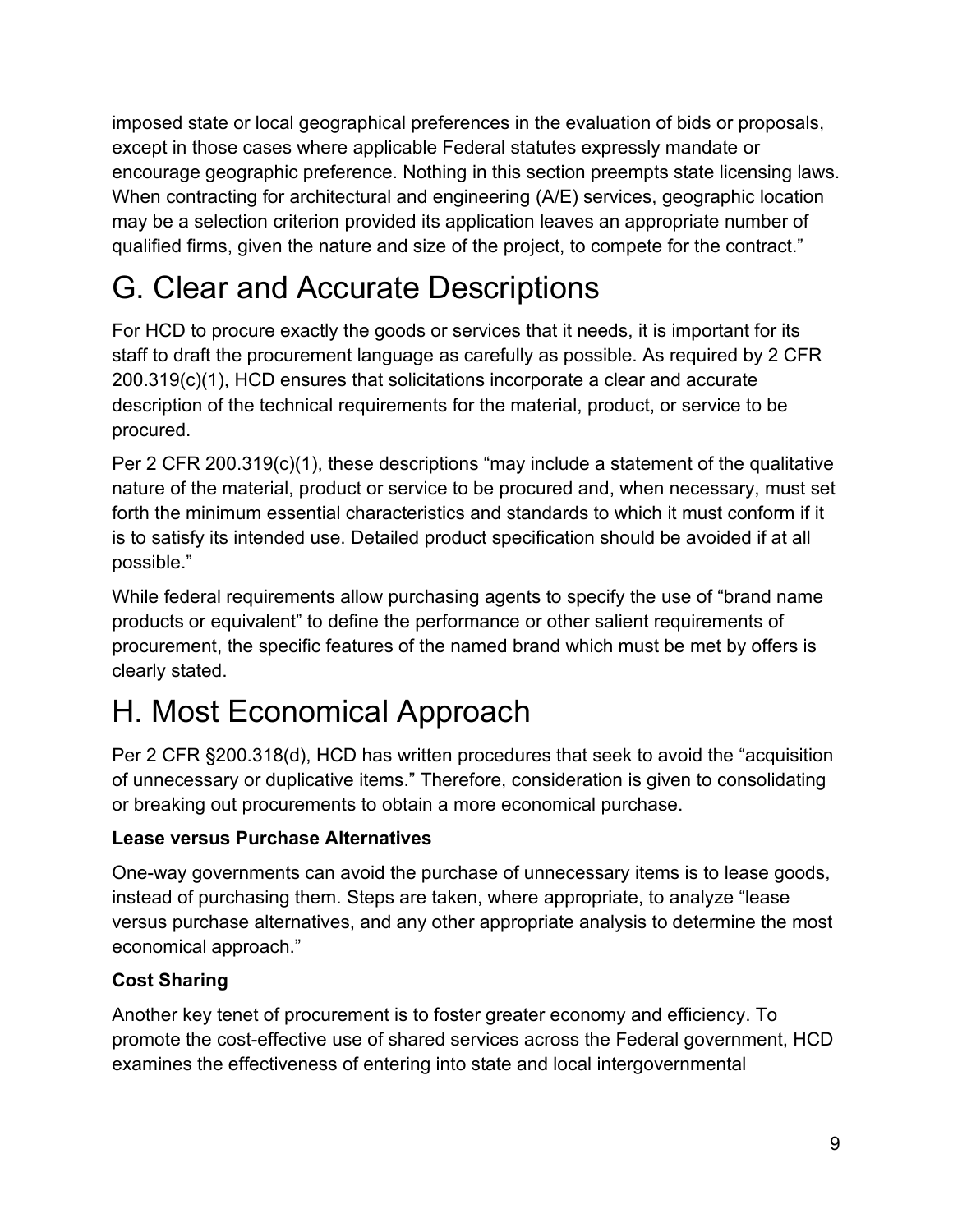agreements for procurement or use of common or shared goods and services in accordance with 2 CFR 200.318(e).

### <span id="page-9-0"></span>I. Surplus property

2 CFR 200.318(f) encourages HCD "to use Federal excess and surplus property in lieu of purchasing new equipment and property whenever such use is feasible and reduces project costs." To meet this goal, the State of California adheres to Public Contract Code Section 12153, which authorizes the Department of General Services to, "draft, establish, and implement policies that ensure the procurement and use of recycled resources."

Per PCC Article 6: Purchase of Federal Surplus Property §10385-10389, HCD may "purchase, lease or otherwise acquire from the federal government or any agency thereof for use of state agencies, surplus real property, including buildings, fixtures, and equipment situated thereon, whenever in the department's judgment the purchase or acquisition and the terms and conditions thereof are in the best interests of the state."

To meet this goal, the Department of General Services:

- Keeps in constant touch with federal agencies charged with the sale or disposition of federal property and secure from them full details as to the nature and availability of the property and the terms and conditions under which it can be purchased or acquired
- Transmits information thus secured to all state agencies in order that they may possess complete and up-to-date information as to the nature and selling price of available property
- Prescribes procedures consistent with this article to be followed by state agencies in requisitioning and paying for the property and inform them of the procedures

## <span id="page-9-1"></span>J. Value Engineering

Per 2 CFR 200.318 (g), HCD examines the effectiveness and, where appropriate, uses value engineering clauses in contracts for construction projects of sufficient size to offer reasonable opportunities for cost reductions.

## <span id="page-9-2"></span>K. Contractor Requirements

Per 2 CFR 200.318(h), HCD awards contracts only to responsible contractors possessing the ability to perform successfully under the terms and conditions of a proposed procurement.

Consideration is given to such matters as contractor integrity, compliance with public policy, record of past performance, and financial and technical resources.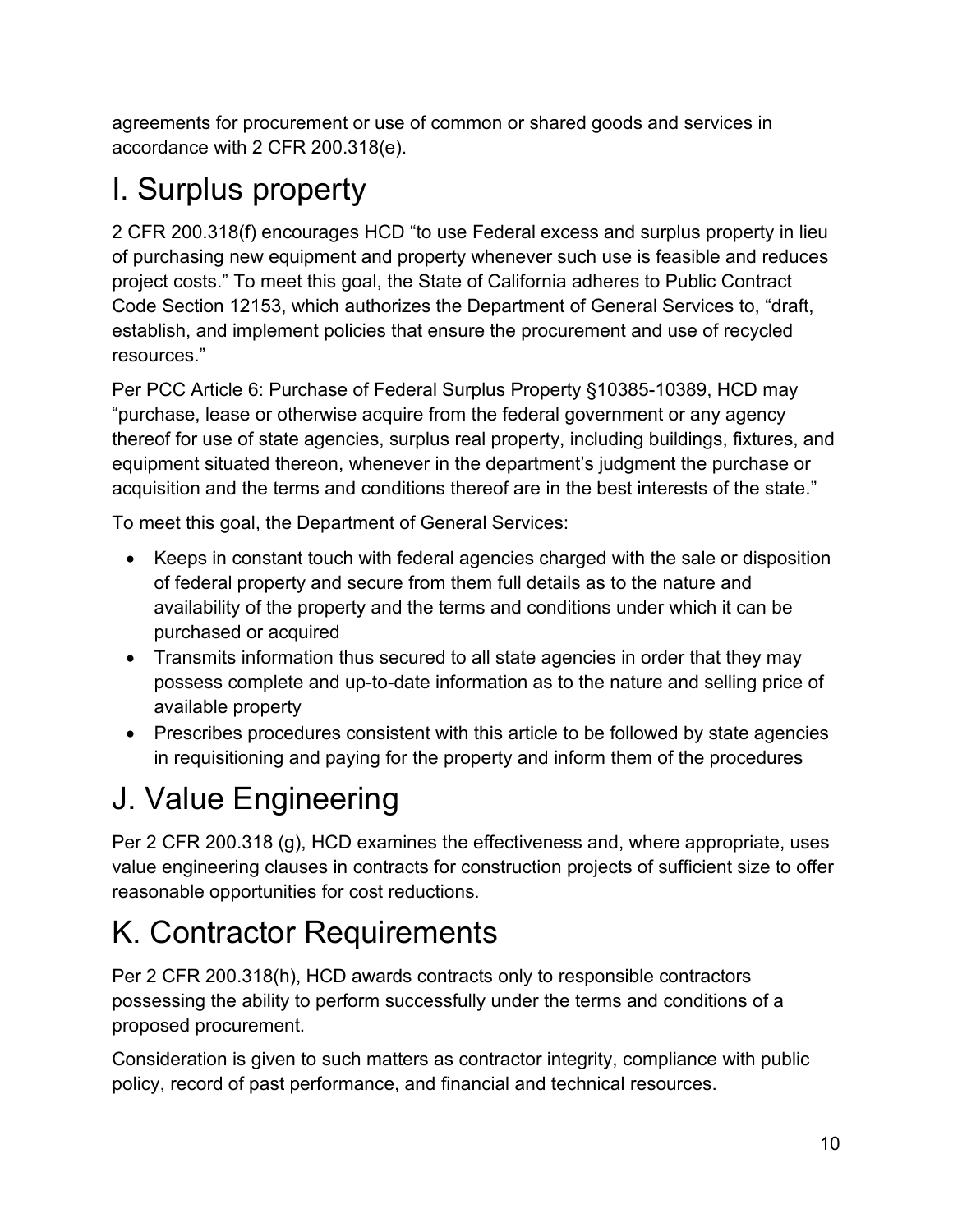### <span id="page-10-0"></span>L. Independent Cost Estimate and Cost or Price Analysis

HCD and its subrecipients are required to determine that costs are reasonable through performing a cost or price analysis in connection with every procurement action above the Simple Acquisition Threshold [currently set at \$250,000], including contract modifications. There are two parts of the cost or price analysis. First there is the Independent Cost Estimate (ICE) which is done prior to bidding or at least accepting bids for a procurement. Second, a cost or price reasonable analysis must be done after receiving bids but before executing a formal agreement. More detailed information on procurement requirements for CDBG-DR can be found in the [HUD Buying Right Guide.](https://www.hudexchange.info/resource/5614/buying-right-cdbg-dr-and-procurement-a-guide-to-recovery/)

A cost analysis is performed when the respondents are required to submit the elements of their estimated cost, as occurs under professional, consulting, and architectural engineering services contracts. A cost analysis is necessary when adequate price competition is lacking and for sole source procurements, including contract modifications or change orders, unless price reasonableness can be established based on a catalog or market price of a commercial product sold in substantial quantities to the public or on prices set by law or regulation.

A price analysis is used in all other instances to determine the reasonableness of the proposed contract price.

HCD and its subrecipients use an Independent Cost Estimate form, which documents the good or service being procured, the method for completing the estimate, the outcome of the estimate, and the supporting documentation used to substantiate the estimate.

### <span id="page-10-1"></span>M. Methods of Procurement

HCD and its subrecipients are required to use one of the following methods of procurement.

#### <span id="page-10-2"></span>**Micro-purchases**

2 CFR 200.320(a) defines a procurement by micro-purchase as, "the acquisition of supplies or services, the aggregate dollar amount of which does not exceed \$10,000 (or

\$2,000 in the case of acquisitions for construction subject to the Davis-Bacon Act). To the extent practicable, the non-federal entity distributes micro-purchases equitably among qualified suppliers. Micro-purchases are awarded without soliciting competitive quotations if the non-Federal entity considers the price to be reasonable."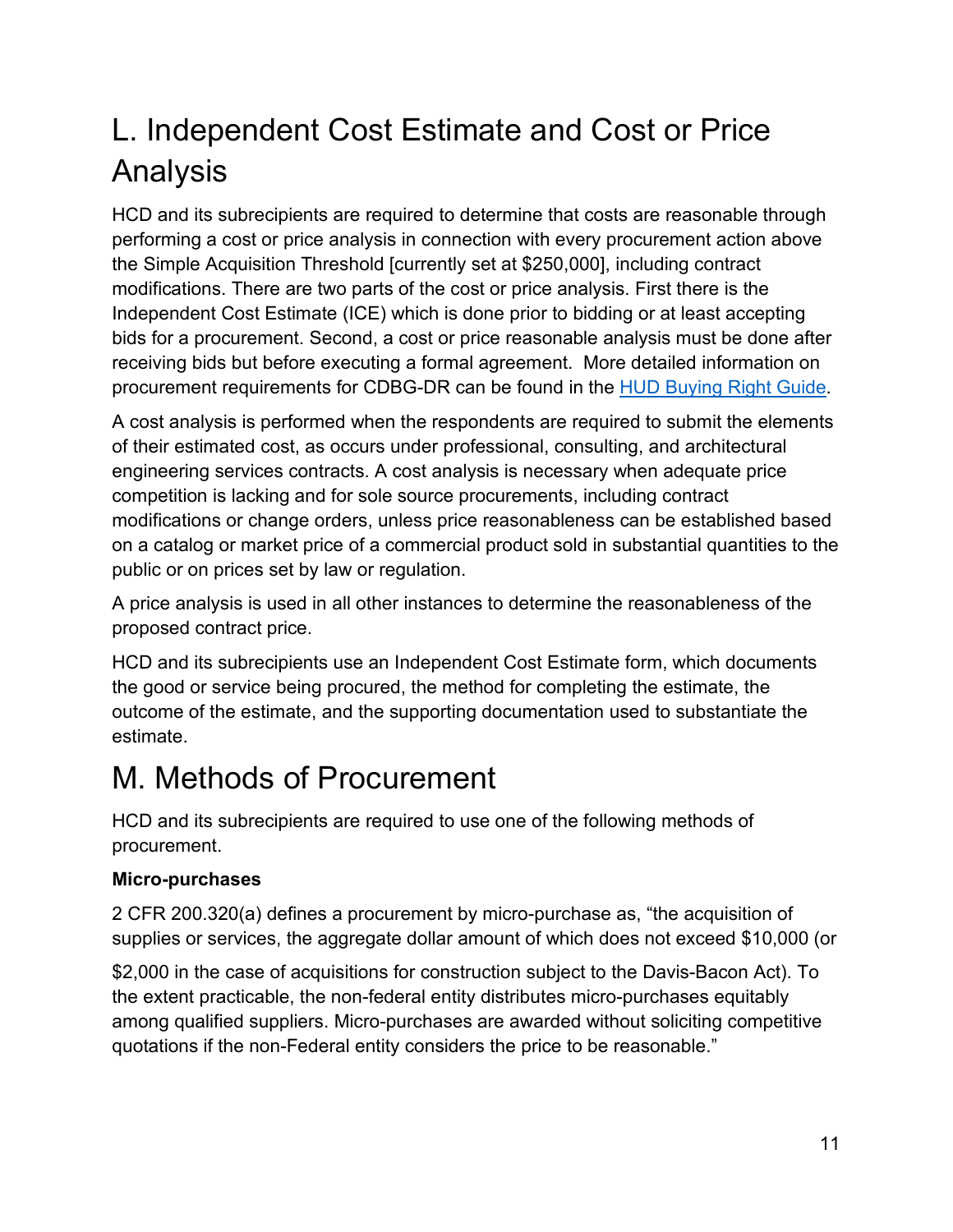#### <span id="page-11-0"></span>**Small Purchases**

2 CFR 200.320(b) defines a procurement by small purchase as, "those relatively simple and informal procurement methods for securing services, supplies, or other property that do not cost more than the Simplified Acquisition Threshold. If small purchase procedures are used, price or rate quotations must be obtained from an adequate number of qualified sources."

Where the dollar threshold involved is \$10,000 or less or where the competitive field is very limited, the Procurement Division requests informal quotations in lieu of using the more expensive formal method. Informal quotations are also used to determine if previous prices are still in effect when dollar amounts are relatively small. These quotes are obtained from qualified sources via telephone, fax, email, mail, or any other reasonable method. In addition, HCD maintains written documentation on the names of the businesses contacted and how they were contacted, the prices that were quoted, and the basis for selecting one firm or supplier over the other(s).

Procurements valued at \$10,000 and less are considered informal and are conducted in accordance with the State Contracting Manual (SCM), Volume II, Purchasing Authority, Chapter 1, Section A requirements for informal competitive non-IT goods procurements.

#### <span id="page-11-1"></span>**Sealed Bids**

2 CFR 200.320(c) defines sealed bids as procurements that, "are publicly solicited and a firm fixed-price contract (lump sum or unit price) is awarded to the responsible bidder whose bid, conforming with all the material terms and conditions of the invitation for bids, is the lowest in price." Sealed bids are the preferred method of procurement for construction contracts, assuming the following conditions from 2 CFR 200.320(c) have been met:

- A complete, adequate, and realistic specification or purchase description is available
- Two or more responsible bidders are willing and able to compete effectively and for the business
- The procurement lends itself to a firm fixed price contract and the selection of the successful bidder can be made principally based on price

HCD follows the requirements of PCC Article 3: Competitive Bidding and Other Acquisition Procedures §10300-10334. Except for contracts and purchases covered by SAM Chapter 1200 and SAM Chapter 5200, contracts and purchases in amounts exceeding \$10,000 are normally made by sealed bid procedure. In emergency situations or other special circumstances, statutes may exempt purchases from the bid procedure. Sealed bids are opened and read at a specified time and are maintained on file (Public Contract Code Section 10301). SAM § 3503.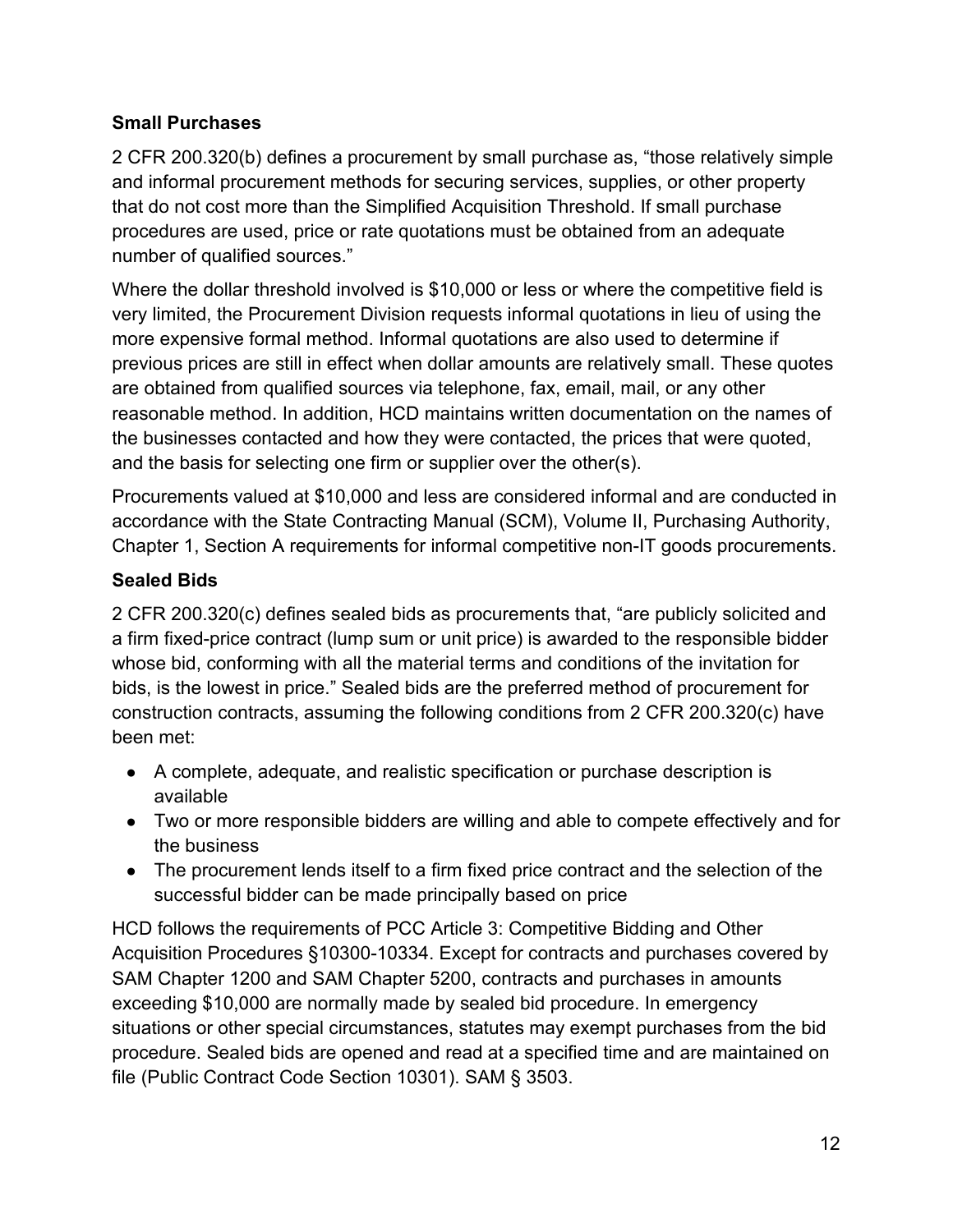HCD makes a diligent effort to secure at least three competitive bids. If it cannot obtain three competitive bids, the employee who solicited the bids prepares and sign a list of the firms or individuals contacted. The agency attaches the bid solicitation list and the bids received.

#### <span id="page-12-0"></span>**Competitive Proposals**

Per 2 CFR 200.320(d), the technique of competitive proposals is normally conducted with more than one source submitting an offer and either a fixed price or cost reimbursement type contract is awarded. It is generally used when conditions are not appropriate for the use of sealed bids.

HCD follows the requirements of PCC Article 3: Competitive Bidding and Other Acquisition Procedures §10300-10334. For services contracts, HCD follows PCC Article 4: Contracts for Services §10335-10381. Competitive proposals are used for purchases over 10,000. This procurement method requires formal solicitation, fixed-price or costreimbursement contracts, and is used when sealed bids are not appropriate. The contract should be awarded to the responsible firm whose proposal is most advantageous to the program, with price being one of the various factors.

If this method is used, the following requirements apply:

- Requests for proposals must be publicized and identify all evaluation factors and their relative importance. Any response to publicized requests for proposals must be considered to the maximum extent practical.
- Proposals must be solicited from an adequate number of qualified sources.
- The non-federal entity must have a written method for conducting technical evaluations of the proposals received and for selecting recipients.
- Contracts must be awarded to the responsible firm whose proposal is most advantageous to the program, with price and other factors considered.
- The non-federal entity may use competitive proposal procedures for qualificationsbased procurement of architectural/engineering (A/E) professional services whereby competitors' qualifications are evaluated, and the most qualified competitor is selected, subject to negotiation of fair and reasonable compensation. The method, where price is not used as a selection factor, can only be used in procurement of A/E professional services. It cannot be used to purchase other types of services though A/E firms are a potential source to perform the proposed effort.

#### <span id="page-12-1"></span>**Procurement by Noncompetitive Proposals**

Procurement by non-competitive proposals, also known as sole source procurement, occurs when a proposal is solicited only from one source. Non-competitive procurement requires HCD approval in writing and may be approved for use only when the award of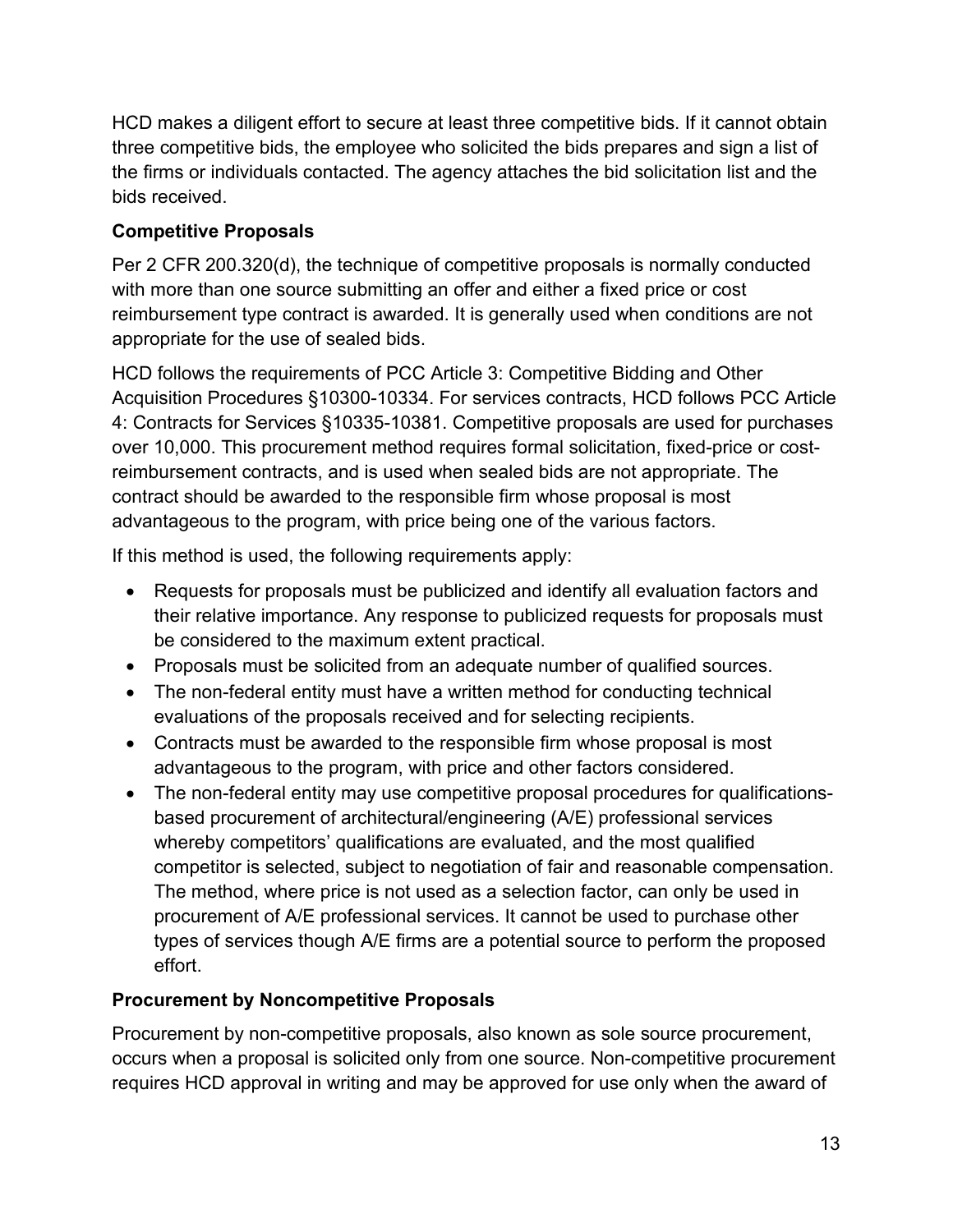a contract is infeasible under small purchase procedures, sealed bids, or RFP/RFQ proposals and one of the following circumstances applies:

- Where the item is available from only a single source. This requires a letter from the Authorized Representative explaining the circumstances and requesting a sole source approval from HCD.
- Where a public exigency or emergency is such that the urgency will not permit a delay beyond the time needed to employ one or the other procurement methods. This also requires a letter from the subrecipient's Authorized Representative explaining the circumstances and requesting a sole source approval from HCD.
- Where after solicitation of a number of sources (RFP/RFQ), competition is determined to be inadequate (one responsible proposal). This requires a letter from the subrecipient's Authorized Representative requesting a sole source approval from HCD and must include the following full procurement file to date:
	- $\circ$  Copy of RFP/RFQ (with all exhibits and attachments)
	- $\circ$  Cost analysis, completed prior to issuing RFP/RFQ (or at a minimum, before receiving bids)
	- $\circ$  Solicitation list, public notices (with proof of publication) and/or other method(s) of distribution, including proof that RFP/RFQ was delivered to the solicitation list
	- o List of all proposals received. If any were considered non-responsive or nonresponsible, include the written justifications
	- o Full copies of all bids received, including non-responsive proposals
	- o Review scoring results for each respondent based on selection criteria indicated in RFP/RFQ, including names of subrecipient's review panel
	- o Proof of non-debarment of all proposals received
	- $\circ$  Complete draft contract (ready-to-execute); this must include all CDBG-DR and CDBG-MIT federal contract provisions

### <span id="page-13-0"></span>N. Pre-Award

#### <span id="page-13-1"></span>**Debarment Check**

Per 2 CFR 200, Appendix II (I), "a contract award must not be made to parties listed on the government wide Excluded Parties List System in the System for Award Management (SAM)…the Excluded Parties List System in SAM contains the names of parties debarred, suspended, or otherwise excluded by agencies, as well as parties declared ineligible under statutory or regulatory authority."

Prior to awarding a contract, HCD's CDBG-DR Contract Representative takes the follow steps:

• Search for the awarded party's name at: [https://www.sam.gov/portal/public/SAM/.](https://www.sam.gov/portal/public/SAM/)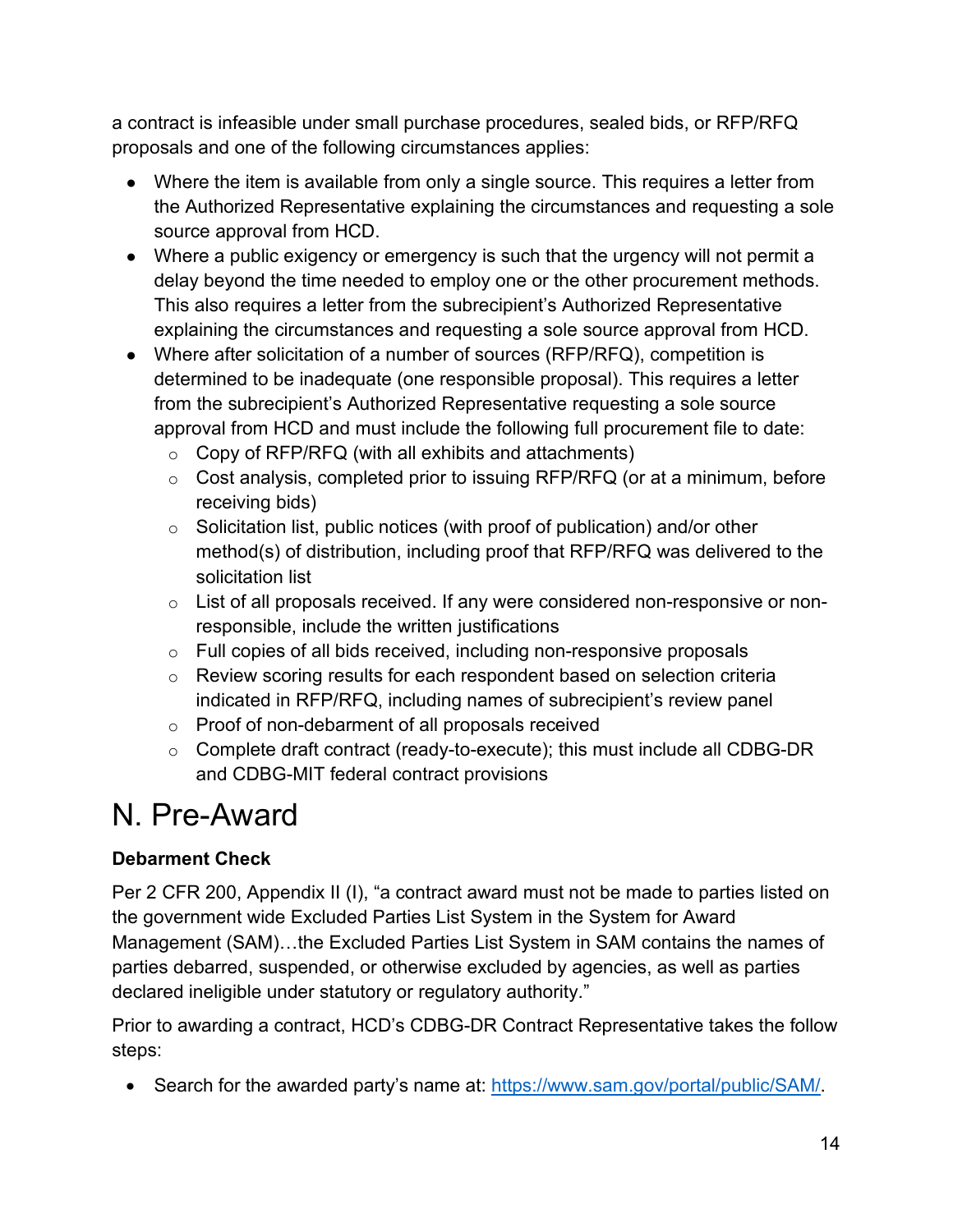• Verify that the awarded party has not been included on any federal or state debarment lists.

#### <span id="page-14-0"></span>**Contract Costs/Prices**

2 CFR 200.323 requires HCD to "perform a cost or price analysis in connection with every procurement action in excess of the Simplified Acquisition Threshold, including contract modifications. The method and degree of analysis is dependent on the facts surrounding the particular procurement situation, but as a starting point, the non-Federal entity must make independent estimates before receiving bids or proposals."

#### <span id="page-14-1"></span>*a. Negotiating Profits*

2 CFR 200.323(b) requires HCD to, "negotiate profit as a separate element of the price for each contract in which there is no price competition and, in all cases, where cost analysis is performed. To establish a fair and reasonable profit, consideration must be given to the complexity of the work to be performed, the risk borne by the contractor, the contractor's investment, the amount of subcontracting, the quality of subcontracting, the quality of its record of past performance, and industry profit rates in the surrounding geographical area for similar work." HCD and its subrecipients negotiate profit as a separate element of the price for each contract in which there is no price competition and, in all cases, where a cost analysis is performed. To establish a fair and reasonable profit, consideration is given to the complexity of the work to be performed, the risk borne by the contractor, the contractor's investment, the amount of subcontracting, the quality of its record of past performance, and industry standard profit rates in the surrounding geographical area for similar work.

#### <span id="page-14-2"></span> *b. Cost Reasonableness Determination*

HCD and its subrecipients use a standard form to document the outcomes of the cost or price analysis and determine whether the cost of the bid or proposal is reasonable. The form includes a description of the method used to analyze the cost, a comparison of the cost to the independent cost estimate, and the outcome of profit negotiations.

#### <span id="page-14-3"></span>**Prohibited Contracts**

The following types of contracts are either prohibited by 2 CFR 200 or should be used sparingly, with careful oversight.

#### <span id="page-14-4"></span>*a. Time and Materials Contracts*

Both federal and state regulations forbid the use of time and materials contracts, except in specific scenarios. These types of contracts create an open-ended contract price, which provides no positive incentive to the contractor to control costs or labor efficiency.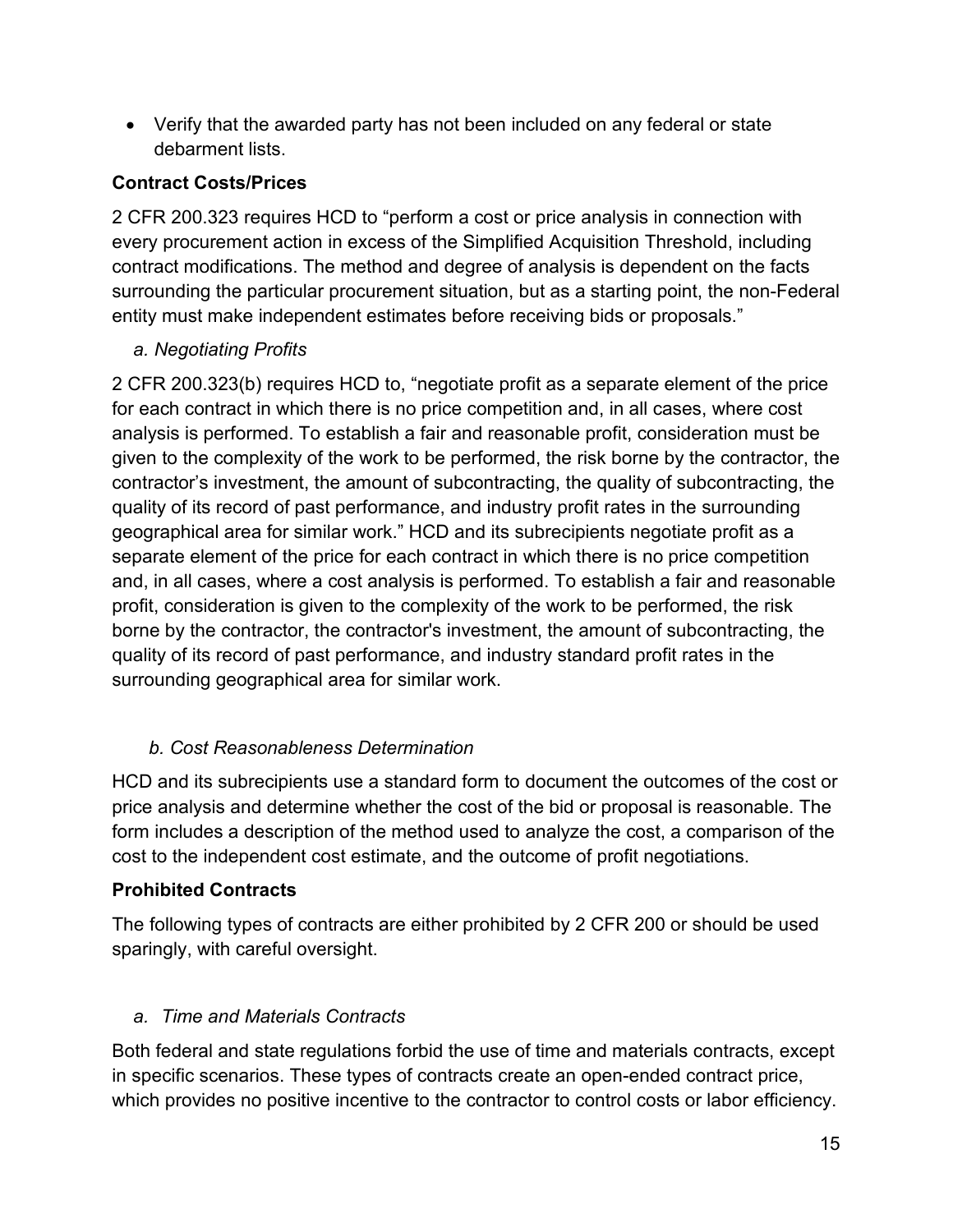2 CFR part 200.318(j(1) states that HCD, "may use time and material type contracts only after a determination that no other contract is suitable and if the contract includes a ceiling price that the contractor exceeds at its own risk. Time and material type contract means a contract whose cost to a non-Federal entity is the sum of: i) the actual cost of materials; and ii) direct labor hours charged at fixed hourly rates that reflect wages, general and administrative expenses and profit."

Time and material type contracts may be used only after a determination has been made that no other contract is suitable and if the contract includes a ceiling price that the contractor exceeds at their own risk.

A time and materials contract provides no positive profit incentive to the contractor for cost control or labor efficiencies. Therefore, subrecipients must document how they will maintain a high degree of oversight in order to obtain reasonable assurance that the contractor is using efficient methods and effective cost controls. If a time and materials contract is required and justified, the contract must outline clear terms for labor and materials to be included and set a maximum threshold based on cost analysis.

#### <span id="page-15-0"></span>*b. Cost Plus Contracts*

2 CFR 200.323 (d) states that, "the cost plus a percentage of cost and percentage of construction cost methods of contracting must not be used."

### <span id="page-15-1"></span>O. Contract Provisions

The following provisions must be included in any contract between a vendor or contractor and HCD.

#### <span id="page-15-2"></span>**Special Conditions**

#### <span id="page-15-3"></span>*Insurance Requirements*

HCD requires that, at a minimum, contractors provide the equivalent insurance coverage for real property and equipment acquired or improved with federal funds as provided to property owned by HCD. Federally-owned property need not be insured unless required by the terms and conditions of the federal award.

#### <span id="page-15-4"></span>*Bonding Requirements*

2 CFR 200.325 requires that, for construction contracts or subcontracts exceeding the Simplified Acquisition Threshold, HCD obtain assurances that its interest is adequately protected.

All HCD subrecipients and contractors must obtain fidelity bonds sufficient to safeguard against fraud and misuse of funds, per 2 CFR Part 200.304(b).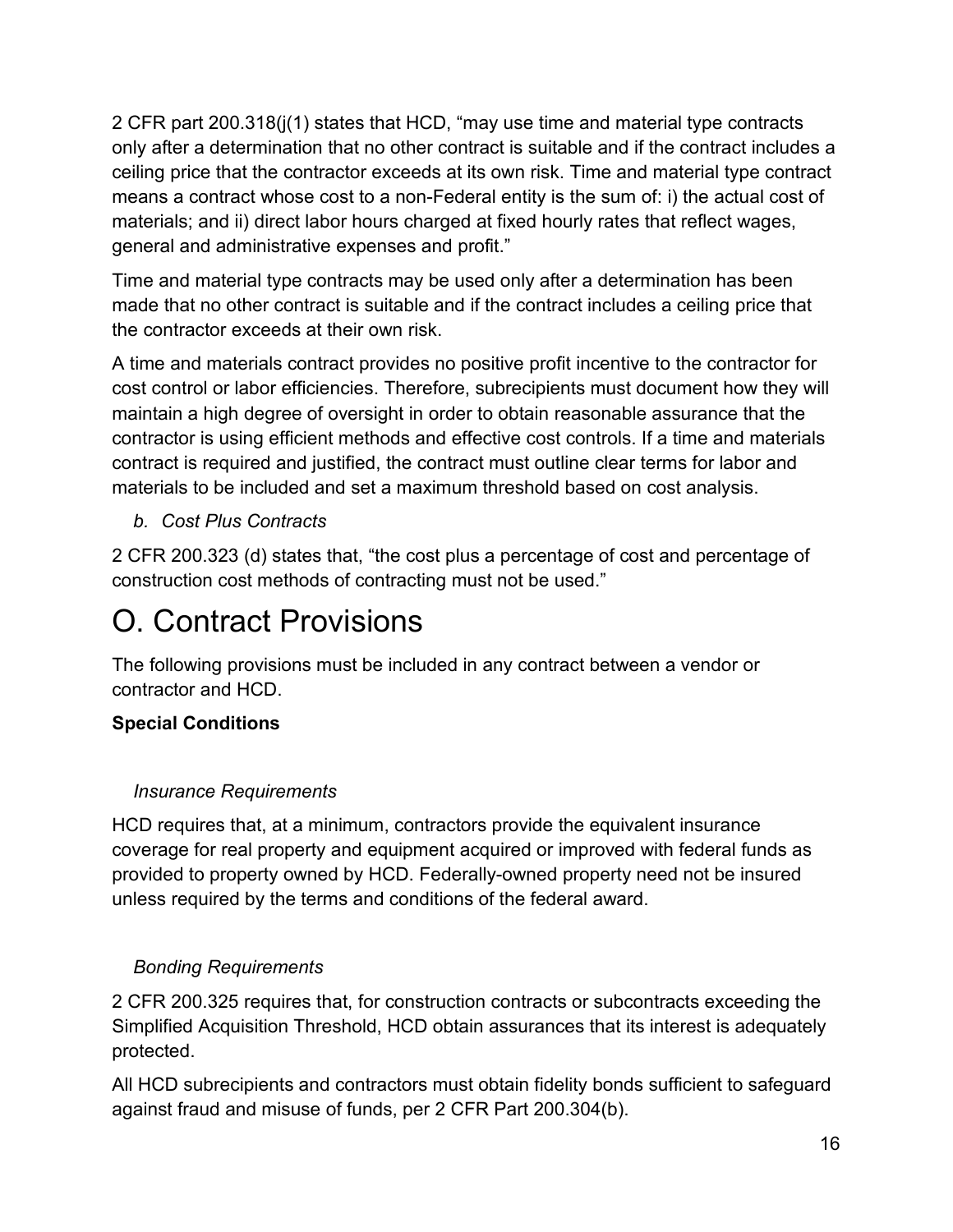In accordance with Government Code section 11007.4, the State of California has elected to be self-insured for liability exposures. The state and its employees acting in the course and scope of their employment are insured for tort liability arising out of official state business.

HCD subrecipients or contractors that are not state agencies must provide evidence of fidelity bonding to meet the OMB requirements listed in 2 CFR Part 200.304(b) and 31 CFR Part 223, Surety Companies Doing Business with the United States, or provide a self-insurance certification to HCD for the activities associated with any CDBG-DR activities.

#### <span id="page-16-0"></span>*Procedures for When Bids Exceed Cost Estimates*

In some cases, the lowest bid received will exceed the amount of funds allocated for the project. When this happens, the contractor or vendor must notify the CDBG-DR Representative II, who consults with the Department of General Services to determine the best option to proceed.

#### <span id="page-16-1"></span>**Federal Funding Compliance Provisions**

In addition to other provisions required by HUD, all contracts made by HCD under the CDBG-DR grant award must contain provisions covering the following, as applicable.

#### <span id="page-16-2"></span>*Equal Employment Opportunity.*

Except as otherwise provided under 41 CFR §60, all contracts that meet the definition of "federally assisted construction contract" in 41 CFR §60-1.3 must include the equal opportunity clause provided under 41 CFR §60-1.4(b), in accordance with Executive Order 11246, "Equal Employment Opportunity" (30 FR 12319, 12935, 3 CFR §1964- 1965 Comp., p. 339), as amended by Executive Order 11375, "Amending Executive Order 11246 Relating to Equal Employment Opportunity," and implementing regulations at 41 CFR §60, "Office of Federal Contract Compliance Programs, Equal Employment Opportunity, Department of Labor."

#### <span id="page-16-3"></span>*Davis-Bacon Act, as amended (40 U.S.C. 3141-3148).*

When required by Federal program legislation, all prime construction contracts more than \$2,000 awarded by non-Federal entities must include a provision for compliance with the Davis-Bacon Act (40 U.S.C. 3141-3144, and 3146-3148) as supplemented by Department of Labor regulations (29 CFR §5, "Labor Standards Provisions Applicable to Contracts Covering Federally Financed and Assisted Construction"). In accordance with the statute, contractors must be required to pay wages to laborers and mechanics at a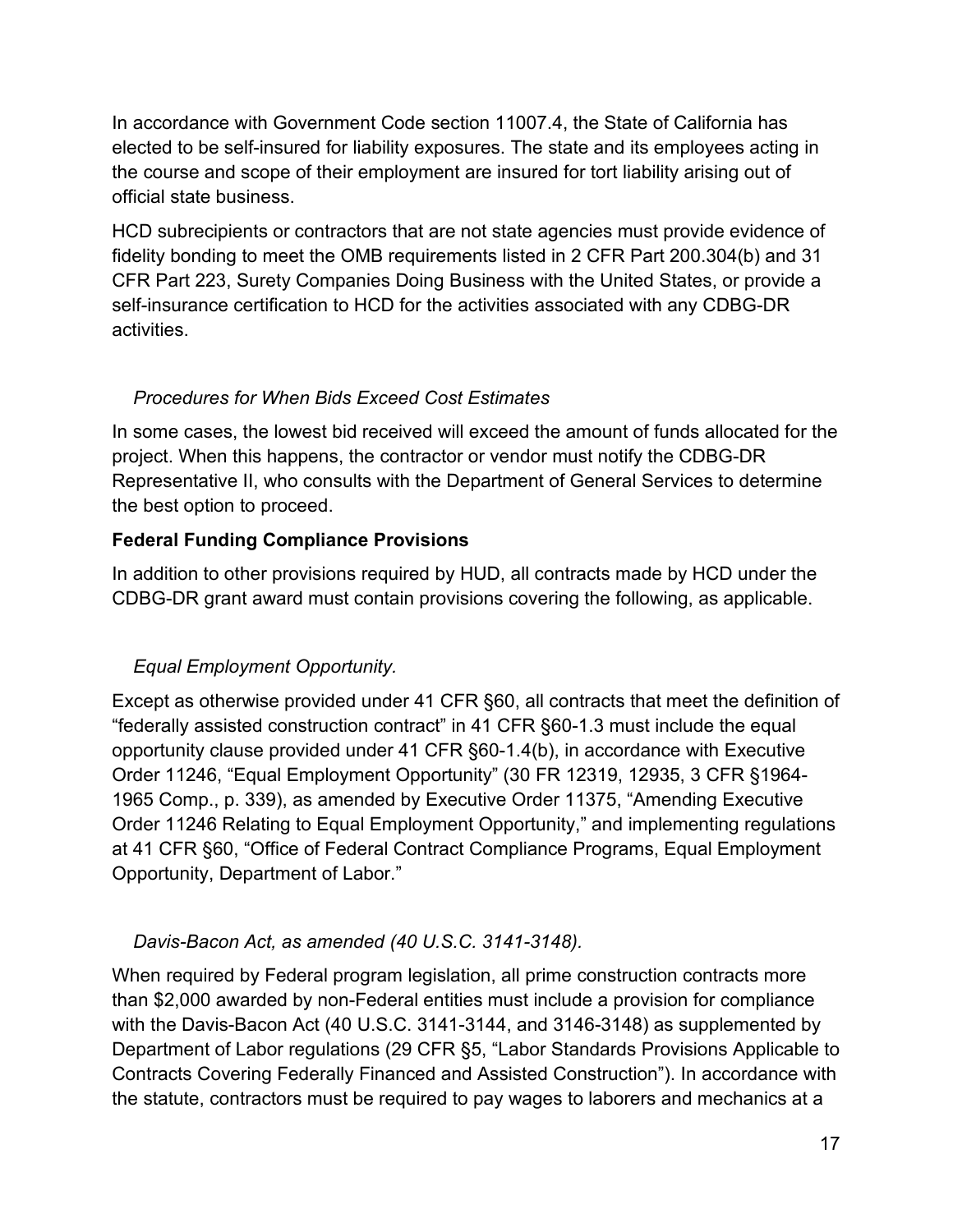rate not less than the prevailing wages specified in a wage determination made by the Secretary of Labor. In addition, contractors must be required to pay wages not less than once a week. The non-Federal entity must place a copy of the current prevailing wage determination issued by the Department of Labor in each solicitation.

The decision to award a contract or subcontract must be conditioned upon the acceptance of the wage determination. The non-Federal entity must report all suspected or reported violations to the Federal awarding agency. The contracts must also include a provision for compliance with the Copeland "Anti-Kickback" Act (40

U.S.C. 3145), as supplemented by Department of Labor regulations (29 CFR §3, "Contractors and Subcontractors on Public Building or Public Work Financed in Whole or in Part by Loans or Grants from the United States"). The Act provides that each contractor or subrecipient must be prohibited from inducing, by any means, any person employed in the construction, completion, or repair of public work, to give up any part of the compensation to which he or she is otherwise entitled. The non-federal entity must report all suspected or reported violations to the Federal awarding agency.

#### <span id="page-17-0"></span>*Contract Work Hours and Safety Standards Act (40 U.S.C. 3701-3708).*

Where applicable, all contracts awarded by the non-federal entity in excess of

\$100,000 that involve the employment of mechanics or laborers must include a provision for compliance with 40 U.S.C. 3702 and 3704, as supplemented by Department of Labor regulations (29 CFR §5). Under 40 U.S.C. 3702 of the Act, each contractor must be required to compute the wages of every mechanic and laborer on the basis of a standard work week of 40 hours.

Work in excess of the standard work week is permissible provided that the worker is compensated at a rate of not less than one and a half times the basic rate of pay for all hours worked in excess of 40 hours in the work week. The requirements of 40

U.S.C. 3704 are applicable to construction work and provide that no laborer or mechanic must be required to work in surroundings or under working conditions which are unsanitary, hazardous or dangerous. These requirements do not apply to the purchases of supplies or materials or articles ordinarily available on the open market, or contracts for transportation or transmission of intelligence.

#### <span id="page-17-1"></span>*Rights to Inventions Made Under a Contract or Agreement*

If the federal award meets the definition of "funding agreement" under 37 CFR §401.2

(a) and HCD or its subrecipient wishes to enter into a contract with a small business firm or nonprofit organization regarding the substitution of parties, assignment or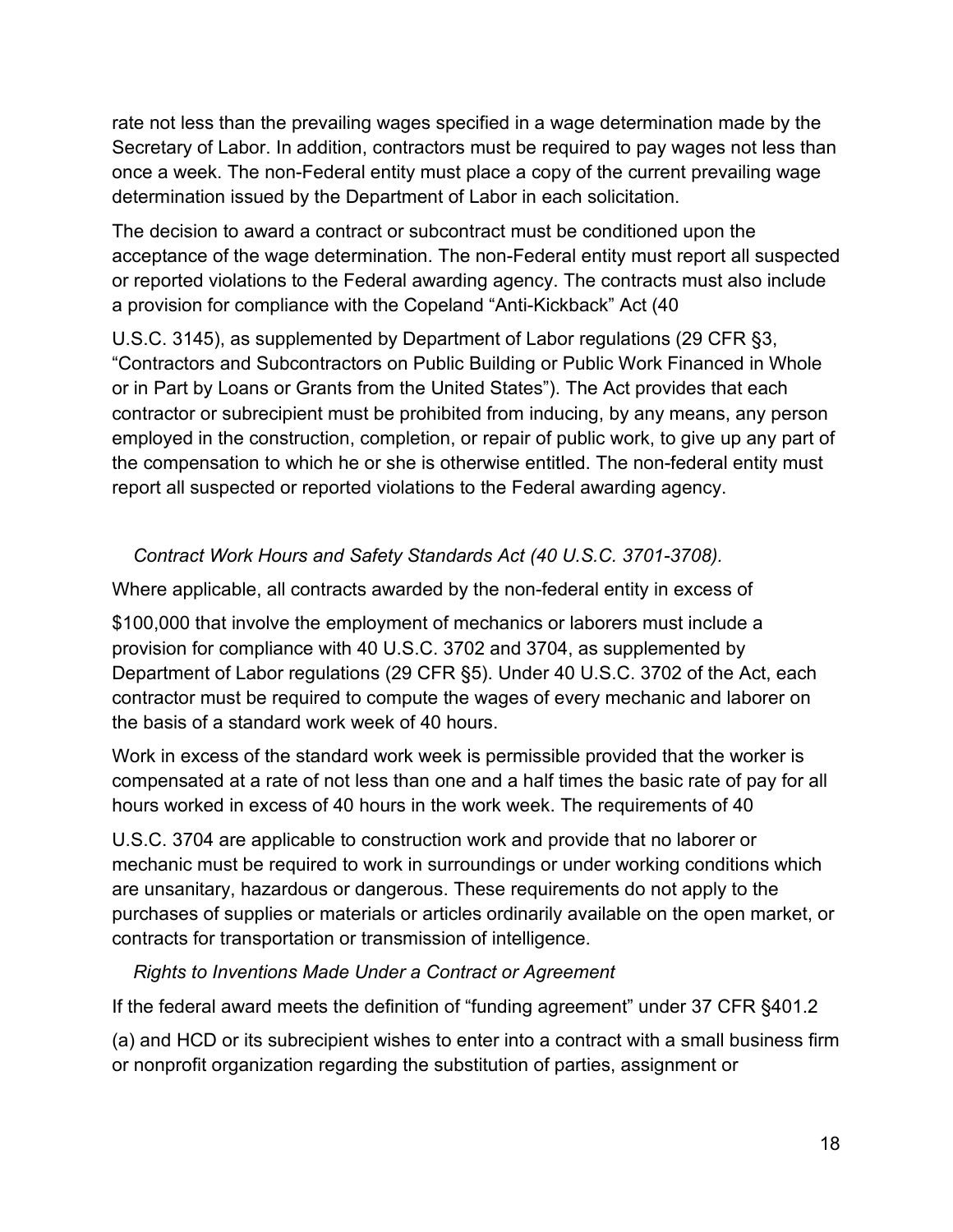performance of experimental, developmental, or research work under that "funding agreement," HCD and its subrecipients must comply with the requirements of 37 CFR

§401, "Rights to Inventions Made by Nonprofit Organizations and Small Business Firms Under Government Grants, Contracts and Cooperative Agreements," and any implementing regulations issued by the awarding agency.

#### <span id="page-18-0"></span>*Clean Air Act (42 U.S.C. 7401-7671q.) and the Federal Water Pollution Control Act (33 U.S.C. 1251-1387), as amended*

Contracts and subgrants of amounts in excess of \$150,000 must contain a provision that requires the non-Federal awardee to agree to comply with all applicable standards, orders or regulations issued pursuant to the Clean Air Act (42 U.S.C. 7401- 7671q) and the Federal Water Pollution Control Act as amended (33 U.S.C. 1251- 1387). Violations must be reported to the federal awarding agency and the Regional Office of the Environmental Protection Agency (EPA).

#### <span id="page-18-1"></span>*Energy Policy and Conservation Act*

Mandatory standards and policies relating to energy efficiency which are contained in the state energy conservation plan issued in compliance with the Energy Policy and Conservation Act (42 U.S.C. 6201).

#### <span id="page-18-2"></span>*Debarment and Suspension (Executive Orders 12549 and 12689)*

A contract award (see 2 CFR §180.220) must not be made to parties listed on the governmentwide Excluded Parties List System in the System for Award Management (SAM), in accordance with the OMB guidelines at 2 CFR §180 that implement Executive Orders 12549 (3 CFR §1986 Comp., p. 189) and 12689 (3 CFR §1989 Comp., p. 235), "Debarment and Suspension." The Excluded Parties List System in SAM contains the names of parties debarred, suspended, or otherwise excluded by agencies, as well as parties declared ineligible under statutory or regulatory authority other than Executive Order 12549.

#### <span id="page-18-3"></span>*Byrd Anti-Lobbying Amendment (31 U.S.C. 1352)*

Contractors that apply or bid for an award of \$100,000 or more must file the required certification. Each tier certifies to the tier above that it will not and has not used federal appropriated funds to pay any person or organization for influencing or attempting to influence an officer or employee of any agency, a member of Congress, officer or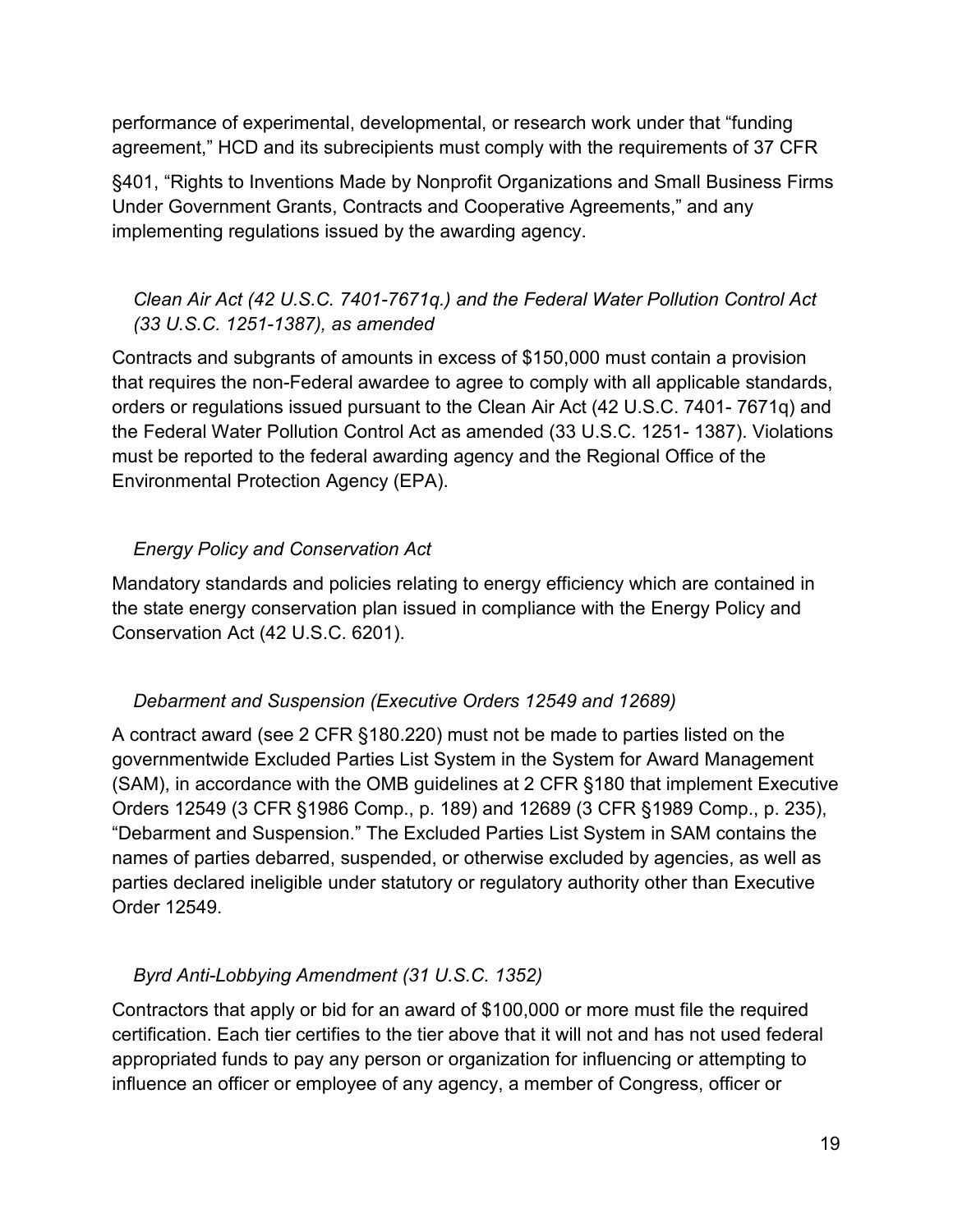employee of Congress, or an employee of a member of Congress in connection with obtaining any federal contract, grant or any other award covered by 31 U.S.C. 1352.

Each tier must also disclose any lobbying with non-federal funds that takes place in connection with obtaining any federal award. Such disclosures are forwarded from tier to tier-up to the non-federal award.

#### <span id="page-19-0"></span>*Solid Waste Disposal Act*

A non-federal entity that is a state agency or agency of a political subdivision of a state and its contractors must comply with Section 6002 of the Solid Waste Disposal Act, as amended by the Resource Conservation and Recovery Act. The requirements of Section 6002 include procuring only items designated in guidelines of the Environmental Protection Agency (EPA) at 40 CFR §247 that contain the highest percentage of recovered materials practicable, consistent with maintaining a satisfactory level of competition, where the purchase price of the item exceeds

\$10,000 or the value of the quantity acquired by the preceding fiscal year exceeded

\$10,000; procuring solid waste management services in a manner that maximizes energy and resource recovery; and establishing an affirmative procurement program for procurement of recovered materials identified in the EPA guidelines."

### <span id="page-19-1"></span>P. Contract Administration

Per 2 CFR 200.318(i), HCD "must maintain records sufficient to detail the history of procurement. These records will include but are not necessarily limited to the following: rationale for the method of procurement, selection of contract type, contractor selection or rejection, and the basis for the contract price."

In addition, 2 CFR 200.318(b) requires HCD to "maintain oversight to ensure that contractors perform in accordance with the terms, conditions, and specifications of their contracts or purchase orders."

#### <span id="page-19-2"></span>**Awarding Agency or Pass-Through entity review**

Per 2 CFR part 200.324, HCD must make available, upon request by HUD or the State of California, technical specifications on procurements. HCD and its subrecipients must ensure that the procurement policies and procedures are comprehensive regarding the level of documentation to be maintained for the purchase of any goods or services.

Whenever outside parties (contractors) or subrecipients conduct procurement process, HCD must obtain records of contracts, amendments and evidence of procurement review (contractors or subrecipients may keep originals for their records and provide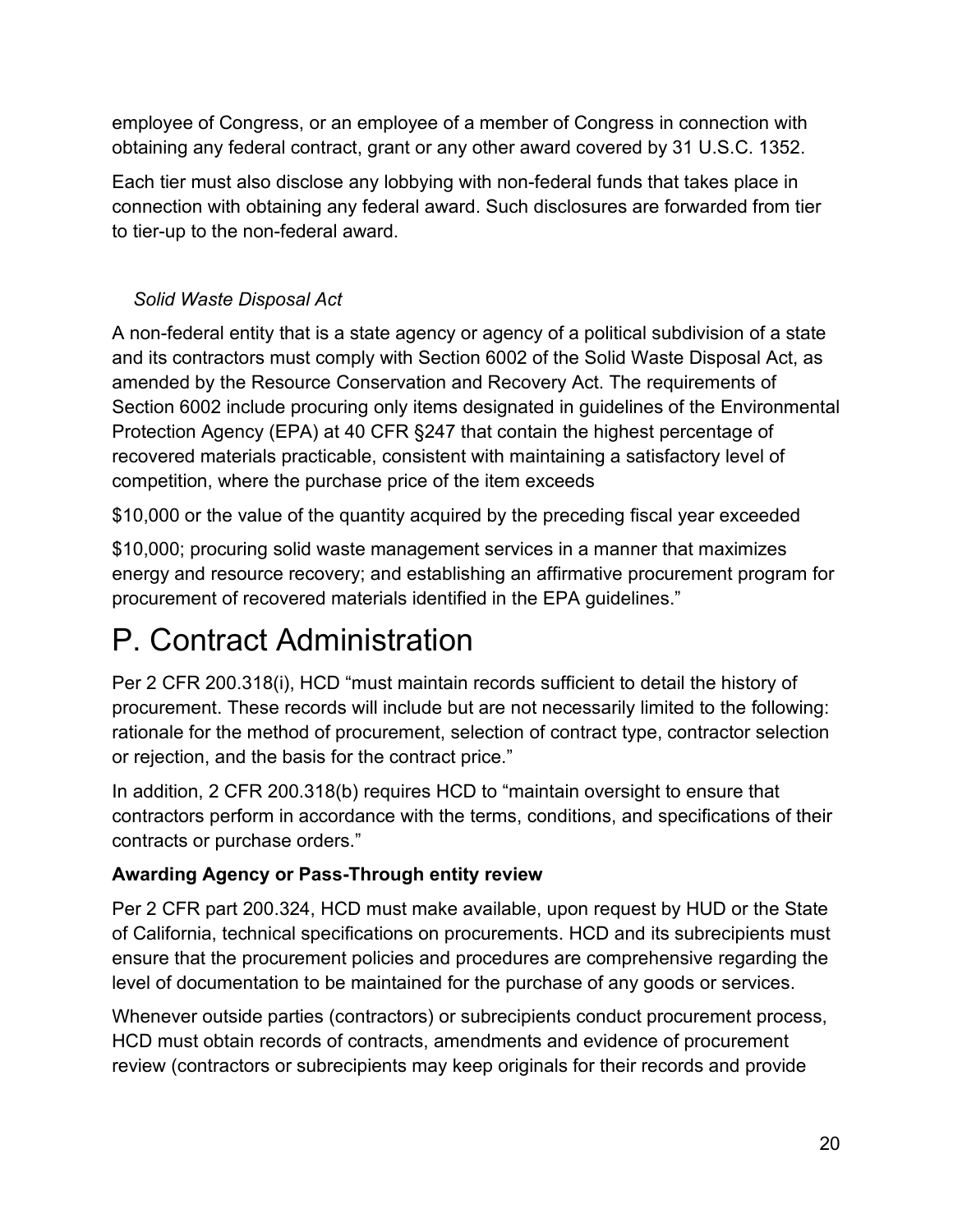copies) and make them available and readily accessible for audit, monitoring or other reviews.

## <span id="page-20-0"></span>Q. Disputes

Per federal regulations, HCD is responsible, in accordance with good administrative practice and sound business judgment, for the settlement of all contractual and administrative issues arising out of a procurement. These include, but are not limited to, source evaluation, protests, disputes, and claims.

#### <span id="page-20-1"></span>**Rejecting Bids**

Subrecipients must have protest procedures to handle and resolve disputes relating to their procurements and shall in all instances disclose information regarding the protest to HCD. A protestor must exhaust all administrative remedies with the subrecipient before pursuing a protest with HCD, and with HUD. Reviews of protests by HCD are limited to:

- Violations of state or federal law or regulations and the standards of procurement
- Violations of the subrecipient's protest procedures for failure to review a complaint or protest. Protests received by HCD other than those specified above will be referred to the subrecipient.

When the range of bids received is such that purchase is not in the best interest of the state, all bids will be rejected. When all bids are rejected, all bidders will be advised. Also, all bids may be rejected when with the consideration of the surrounding circumstances it is determined that it would be in the state's best interest to do so.

## <span id="page-20-2"></span>R. Contract Award

Depending on the type of procurement used, HCD executes the required contract type. Regardless of the services provided or templates used, all contracts must include all required CDBG Compliance Provisions (see Section VI, Part M).

### <span id="page-20-3"></span>S. Contract Modifications

#### Amendments

HCD reviews all proposed contract amendments to ensure that the amendment is in accordance with CDBG-DR program or project objectives. Any amendment that does not meet CDBG-DR objectives is not eligible for consideration.

Prior to approving an amendment that adjusts project costs, the Representative II (procurement/contract management) completes cost or price analysis, including an independent cost estimate. Once the independent cost estimate is complete, HCD reviews the proposed costs from the contractor and ensures that the costs are